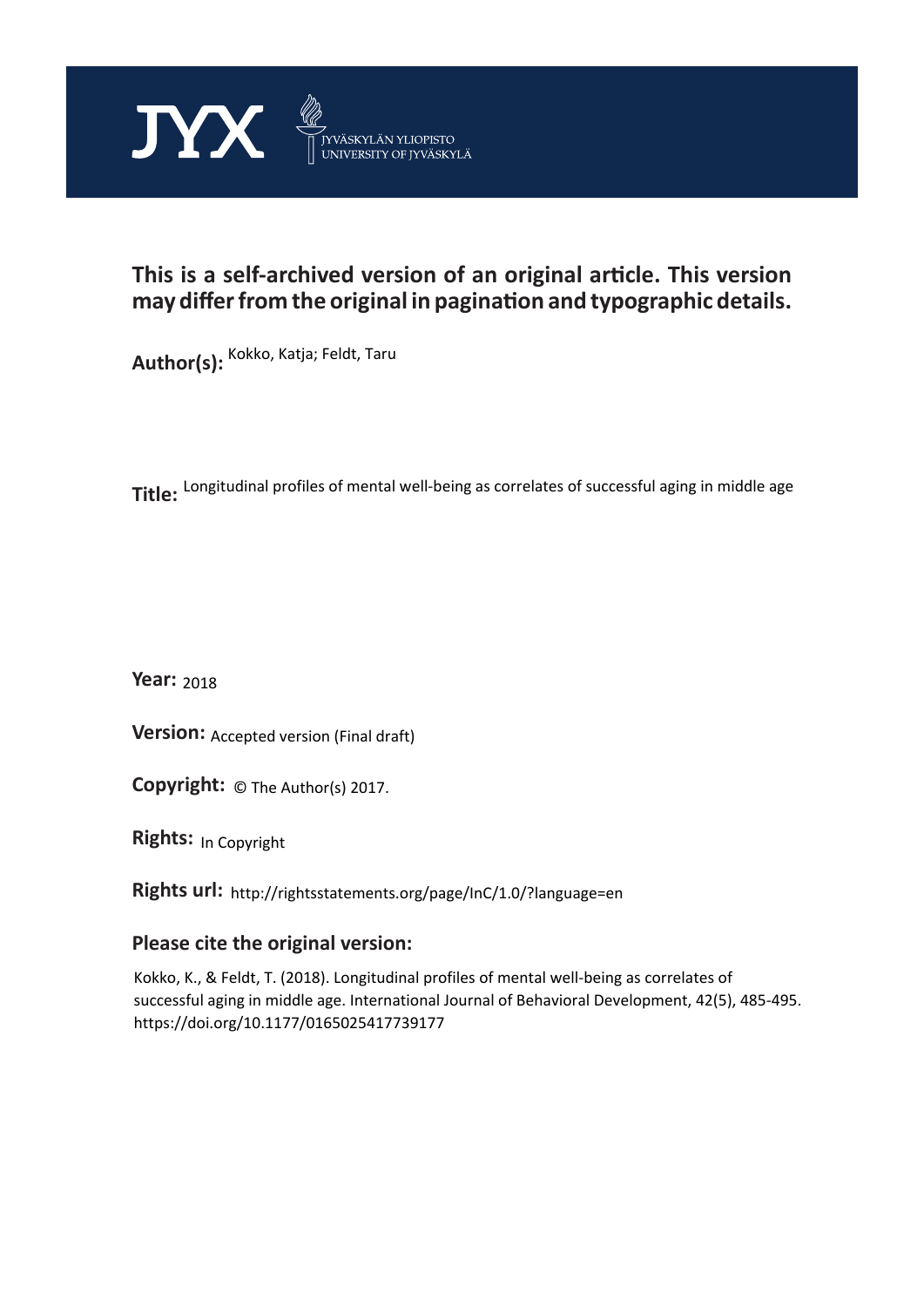# Longitudinal Profiles of Mental Well-Being as Correlates of Successful Aging in Middle Age Katja Kokko & Taru Feldt University of Jyvaskyla, Finland

Address correspondence to: Katja Kokko, Gerontology Research Center and Faculty of Sport and Health Sciences, P.O. Box 35, 40014 University of Jyväskylä, Finland, tel: +358 40 805 3500, e-mail: katja.r.kokko@jyu.fi

#### **Acknowledgments**

We are grateful to Professor Lea Pulkkinen for her originating and leading the Jyväskylä Longitudinal Study of Personality and Social Development (JYLS) over many years. We thank Dr. Marja-Liisa Kinnunen for a valuable contribution to the health data and Ms. Anna-Liisa Lyyra and Mr. Markku Kauppinen for help in the data analysis. The most recent JYLS data collection in 2009 was funded by the Academy of Finland through grants Nos. 127125 and 118316.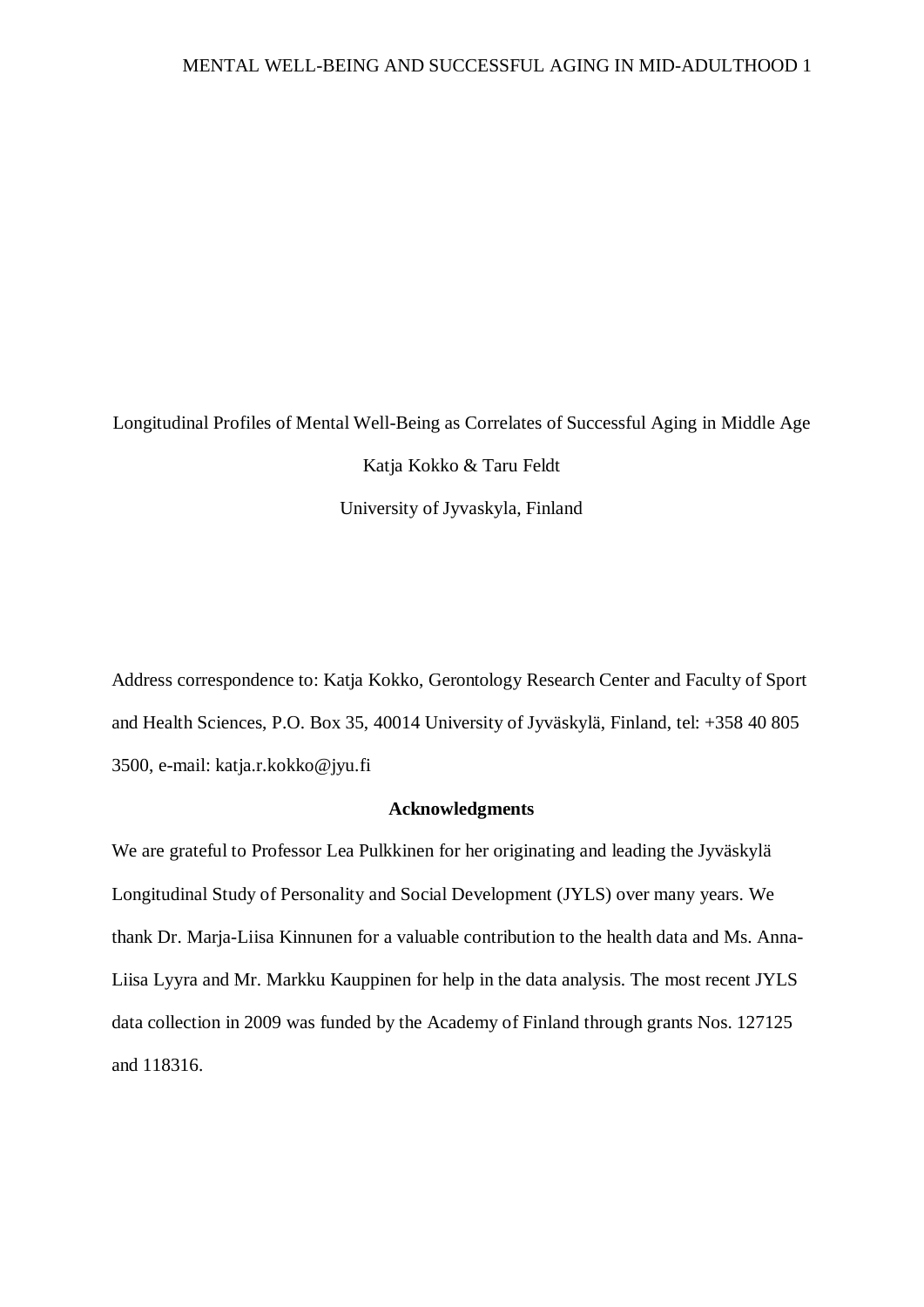#### **Abstract**

This study analyzed the multidimensional (including emotional, psychological, and social well-being) profiles of mental well-being and their links to various indicators of successful aging (SA; including diseases, cognitive and physical function, and engagement with life). The analyses were based on the Finnish Jyväskylä Longitudinal Study of Personality and Social Development, where the age-cohort participants have been followed from age 8 to 50. Data on 335 participants collected in mid-adulthood were analyzed. Applying Latent Profile Analysis and measures of life satisfaction and psychological well-being at ages 36, 42, and 50 and social well-being at ages 42 and 50, four longitudinal well-being profiles were extracted: high (29% of the participants), relatively high (47%), moderate (22%), and low (3%). ANCOVAs (controlling for gender and education) revealed that the participants in the high, relatively high, and moderate well-being profiles had more satisfying relationships, better labor market success, and fewer diseases at age 50 than those in the low well-being profile. Fewer inter-profile differences were observed in physical or cognitive function. Favorable profiles of mental well-being are related to successful aging in mid-adulthood. Future studies should investigate the causal relations between well-being and SA.

*Keywords*: Latent Profile Analysis, longitudinal study, mental well-being, multidimensional well-being, successful aging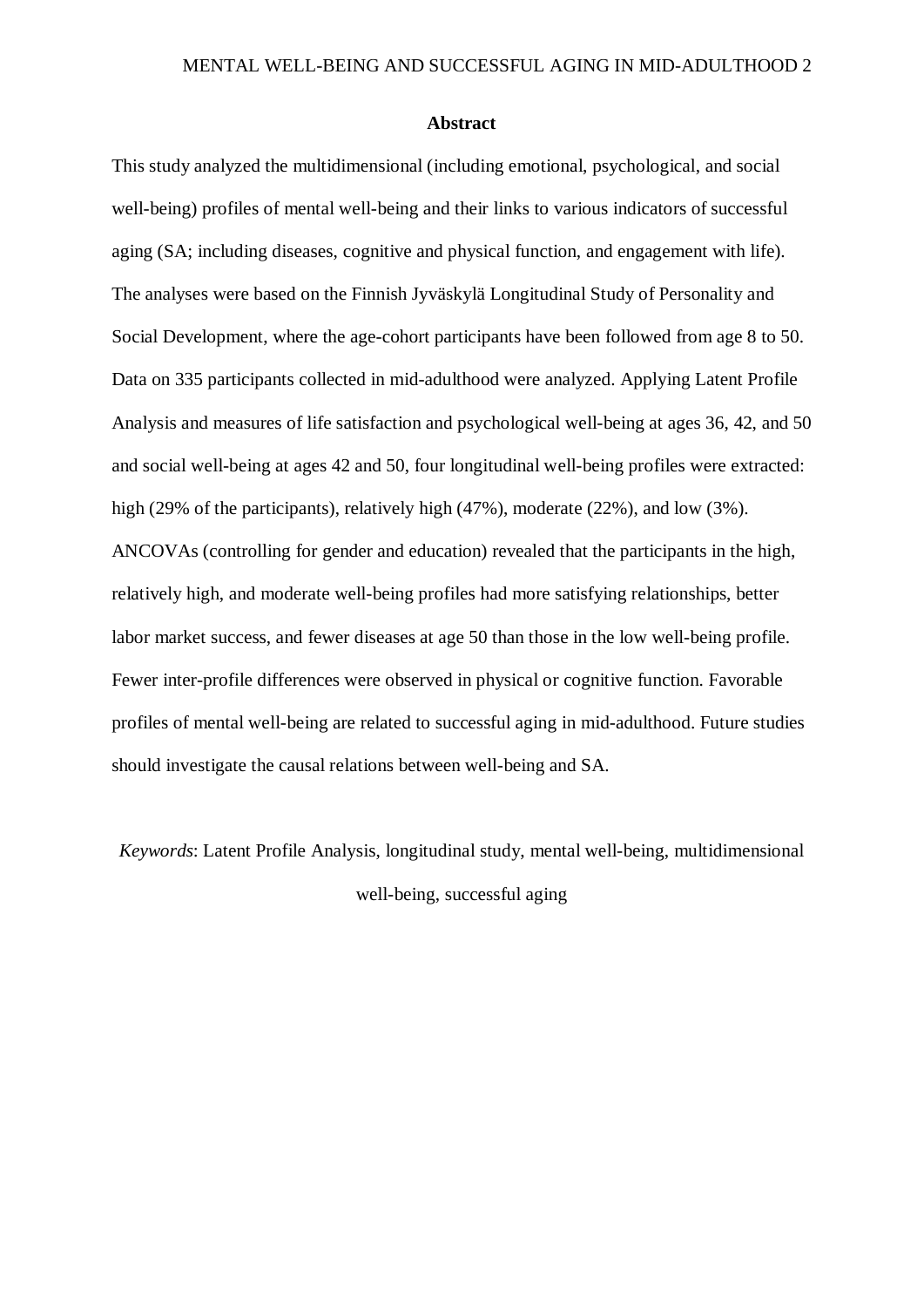Longitudinal Profiles of Mental Well-Being: Successful Aging as Their Correlate in Middle

Age

Mental well-being has been shown to contribute to crucial aspects of an individual's functioning, such as longevity (e.g., Steptoe & Wardle, 2012), better physical health (e.g., Friedman & Kern, 2014), quality of life (Weber et al., 2015), higher cognitive functioning (e.g., Charles & Carstensen, 2010; Wilson et al., 2013), fewer feelings of loneliness (e.g., Queen, Stawski, Ryan, & Smith, 2014), and less fear of death (e.g., Ardelt, 2003). The specific indicators of mental well-being have varied widely between studies and, along with their outcome variables, have mainly been investigated separately. In this study, we adopted a multidimensional view of mental well-being (e.g., Keyes, 2005) and analyzed the links between multidimensional well-being profiles and various indicators of successful aging (Rowe & Kahn, 1987, 1997). We were especially interested in identifying possible groups of individuals with rather stable differences in well-being. Data on the currently middle-aged participants of the ongoing Finnish Jyväskylä Longitudinal Study of Personality and Social Development (JYLS; Pulkkinen, 2017) were examined to see whether the model of successful aging (SA) also holds for individuals at younger ages.

Until recently, mental well-being has been researched from two distinct perspectives, one hedonistic and the other eudaimonic (Ryan & Deci, 2001; Waterman, 1993). Hedonistic well-being has been indicated by personal happiness, including positive affect and a general satisfaction with life (Diener, 1984), and eudaimonic well-being by personal growth and selfactualization (Ryff, 1989). These two traditions of mental well-being research have become established as subjective (or emotional) and psychological well-being, respectively (Ryff & Keyes, 1995). While the indicators of emotional and psychological well-being correlate with each other, they capture somewhat different aspects of mental well-being: the pursuit of one's true nature may not always be pleasurable but may entail temporary unhappiness (Ryan  $\&$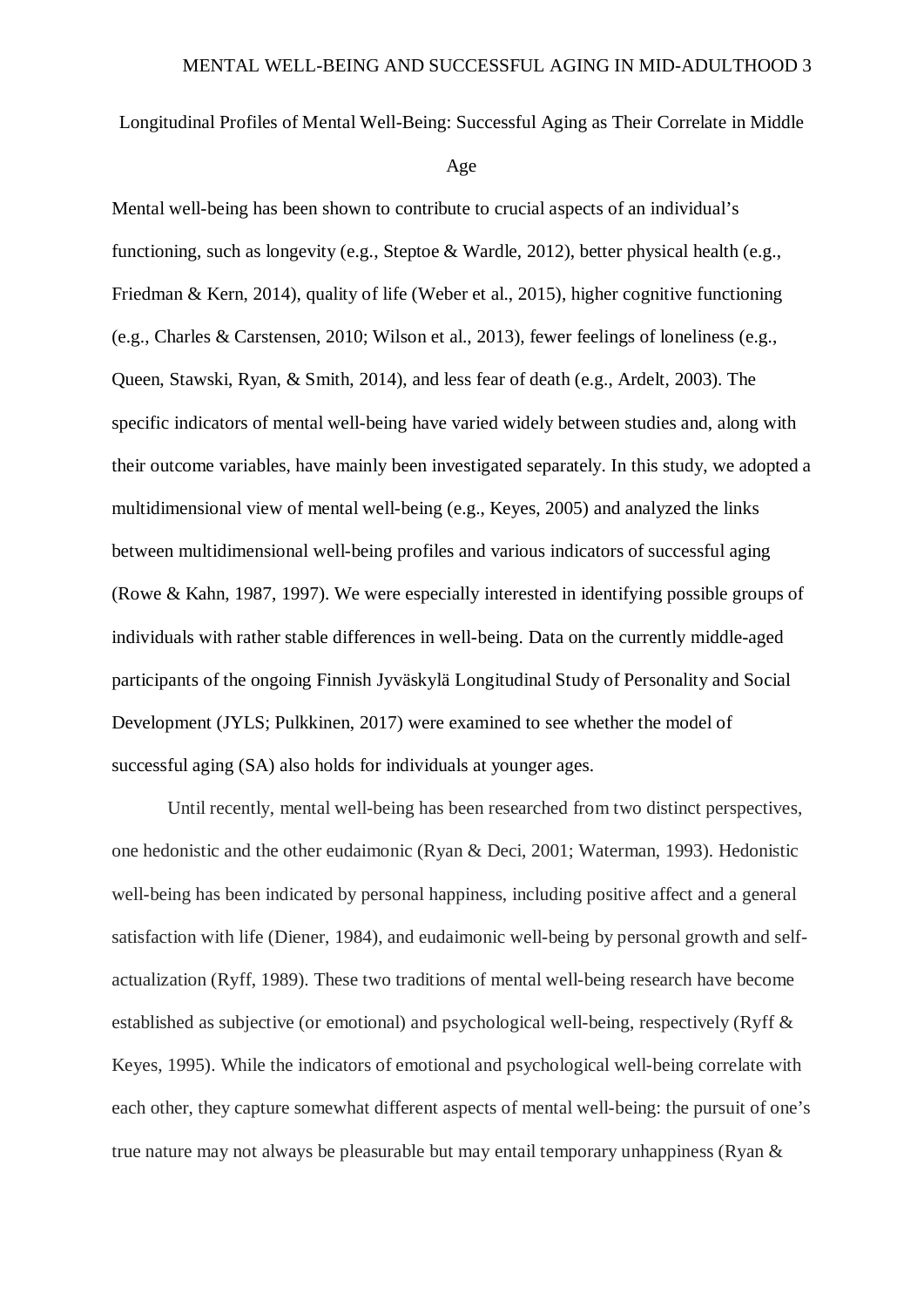Deci, 2001). Subsequently, a third dimension, namely social well-being, was added to mental well-being (Keyes, 1998). Social well-being describes an individual's success in resolving challenges and tasks encountered in his or her social environment. Based on emotional, psychological, and social well-being, a tripartite model of mental well-being was proposed (Keyes, 2005). Empirical evidence, such as our JYLS-based results, has started to accumulate, showing that these three dimensions capture a latent factor of well-being (Kokko, Korkalainen, Lyyra, & Feldt, 2013b; Kokko, Rantanen, & Pulkkinen, 2015). This latent well-being tends to show high relative stability across the mid-adult years.

Only a few studies have analyzed multidimensional well-being from a personcentered perspective (Morack, Ram, Fauth, & Gerstorf, 2013; Wang, Sinclair, Zhou, & Sears, 2013), where the interest is in the identification of groups of individuals differing in their levels of different well-being indicators. In the longitudinal context, a person-centered approach is applied to identify groups of individuals in whom the levels and possible changes in the different well-being indicators are as similar as possible over time. Prototypical statistical techniques applied in person-centered approaches include profile, class, and cluster analysis (Laursen & Hoff, 2006). The present longitudinal study utilized a person-centered approach with profile analysis. Specifically, our aim was to identify different homogeneous groups of individuals whose levels of and changes in emotional, psychological, and social well-being remained similar between ages 36 and 50. According to the Keyes' (2005) model, the highest level of well-being (i.e., flourishing) is characterized by a high level of functioning (both psychological and social) and general happiness (emotional well-being) whereas the opposite holds for the lowest level (i.e., languishing). In Keyes' analysis of a representative sample of US adults, aged 25 to 74 years, most (65%) manifested a moderate level of well-being, 18% were flourishing and 17% languishing. We further examined how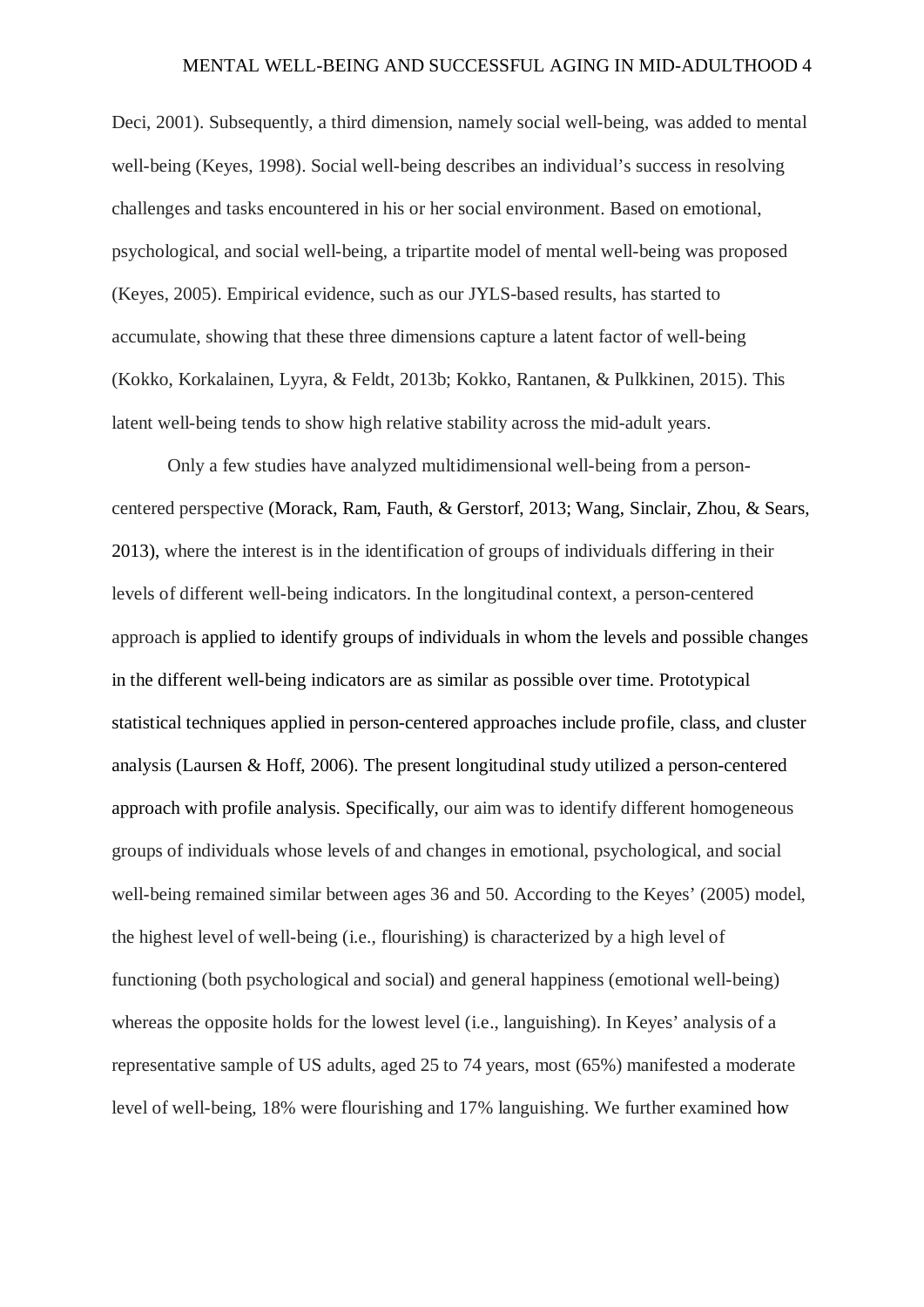middle-aged individuals characterized by different profiles of mental well-being function in other areas of life.

In defining functioning in different areas of life, we used Rowe and Kahn's (1997) model of successful aging (SA) in which three components are identified: low risk for disease and disease-related disability, maintenance of high cognitive and physical function, and continued engagement with life. Several well-known longitudinal studies, using both personand variable-centered statistical methods, have analyzed the links between psychological functioning and different indicators of SA among individuals older on average than those in the present study. Applying Latent Profile Analysis to data from four *Swedish longitudinal studies* (i.e., GENDER, OCTO, OCTO-TWIN, and NONA; total  $N = 1,008$ ; mean age at baseline = 81 years; follow-up duration 8 years), Morack et al. (2013) obtained the following SA profiles based on variables for depressive symptoms as well as for social and cognitive functioning: preserved system integrity (63% of the participants), aging in isolation (18%), compromised memory (15%), and memory failing (4%). The individuals in the preserved system integrity profile maintained their high level of functioning, as indicated by low depression and relatively high social and memory functioning, across the 8-year follow-up, whereas the remaining three profiles showed a decreasing trend in specific areas of functioning. These individuals also had the most favorable sociodemographic background and health and the lowest mortality rate.

Based on *the American Normative Aging Study* (*N* = 1,515 men; mean age at baseline 47 years; mean follow-up duration 19 years), Aldwin, Spiro, Levenson, and Cupertino (2001), first using growth curves and then cluster analysis, examined trajectories of physical and mental health. They found that, on average, the number of physical health symptoms increased across time, whereas psychological health remained stable. However, these trends differed significantly between the different trajectories of health (7 for physical and 5 for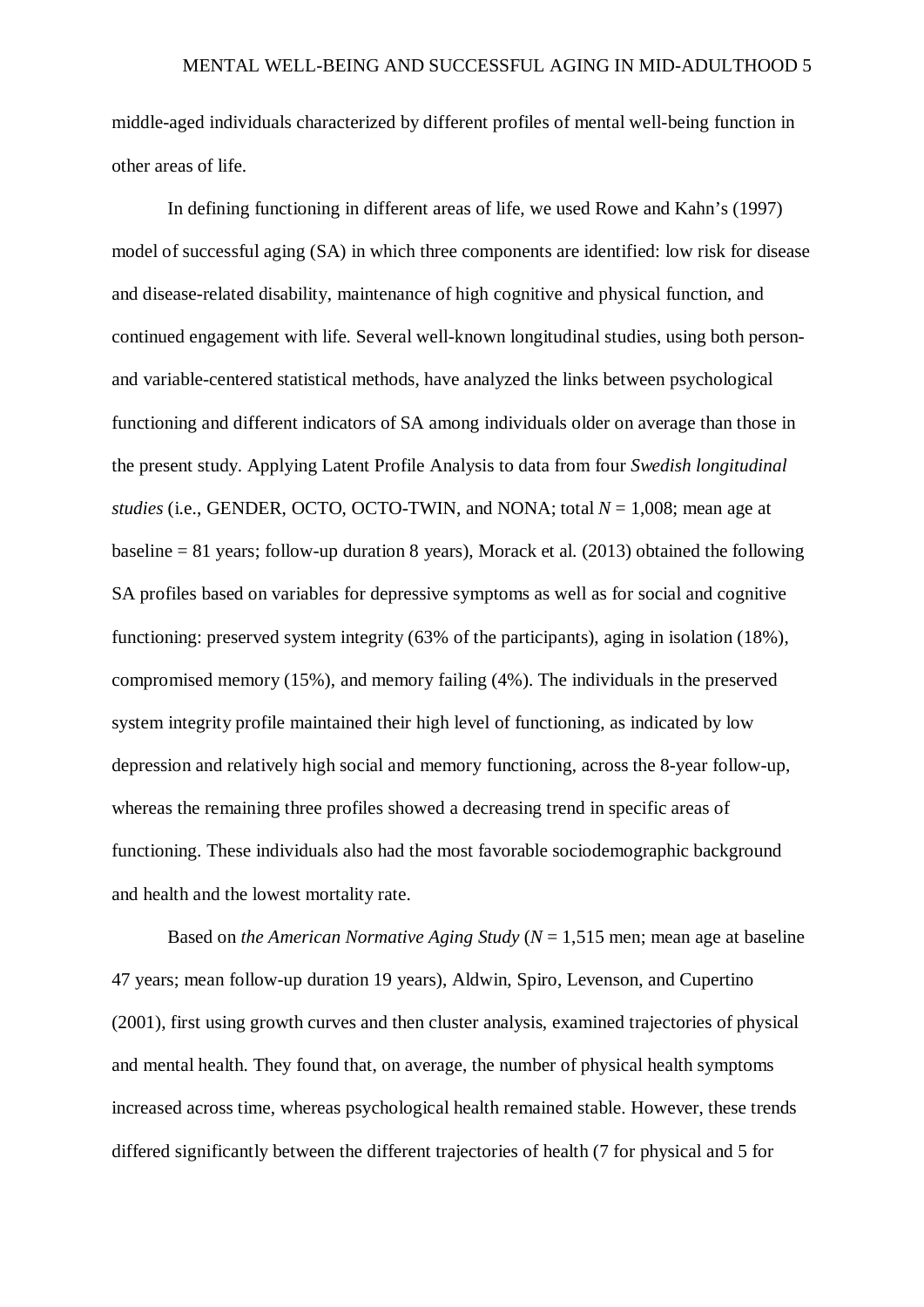mental health). Moreover, the trajectories further differed from each other in personality and health behaviors. Briefly, the individuals in the trajectories of low and stable physical symptoms (50% of the participants) had higher scores in emotional stability, were more highly educated, and had more advantageous health behaviors (e.g., smoked less and were of normal weight) than those in the trajectories of high and increasing health symptoms (27%; the remainder were in the moderate physical health trajectory). For mental health, the individuals in the trajectory of high and stable mental health (74%), scored higher on emotional stability, whereas the individuals in the low and decreasing mental health trajectory (5%; the remainder were in the moderate mental health trajectory) were more likely to be higher in hostility than the others.

The causal relations between mental and physical functioning have also been of interest. Using growth curve analysis, the above-mentioned four Swedish longitudinal studies showed that before the onset of a disability, depressive symptoms increased, peaking at disability onset (mean age = 86 years), and decreasing thereafter (Fauth, Gerstorf, Ram,  $\&$ Malmberg, 2012). Conversely, a study based on an Australian *DYNOPTA* sample (*N* = 1,862; mean age = 70 years; mean follow-up 6 years) and, again, using growth curve analysis, indicated that the presence of physical health problems as such did not contribute to lower mental well-being, whereas a worsening of physical health did (Burns, Mitchell, Shaw, & Anstey, 2014). Finally, the *Berlin Aging Study* I and II (*N* = about 200 per cohort; mean age = 75 years) showed that when drawing conclusions about mental well-being it is important to acknowledge that its different dimensions are likely to show different developmental trends (Kunzmann, Little, & Smith, 2000) and that cohort differences, favoring the younger cohort, may be present (Gerstorf et al., 2015).

To summarize, previous research indicates that, *first*, mental well-being is linked to many crucial areas of functioning, most of which capture various indicators of SA (Rowe &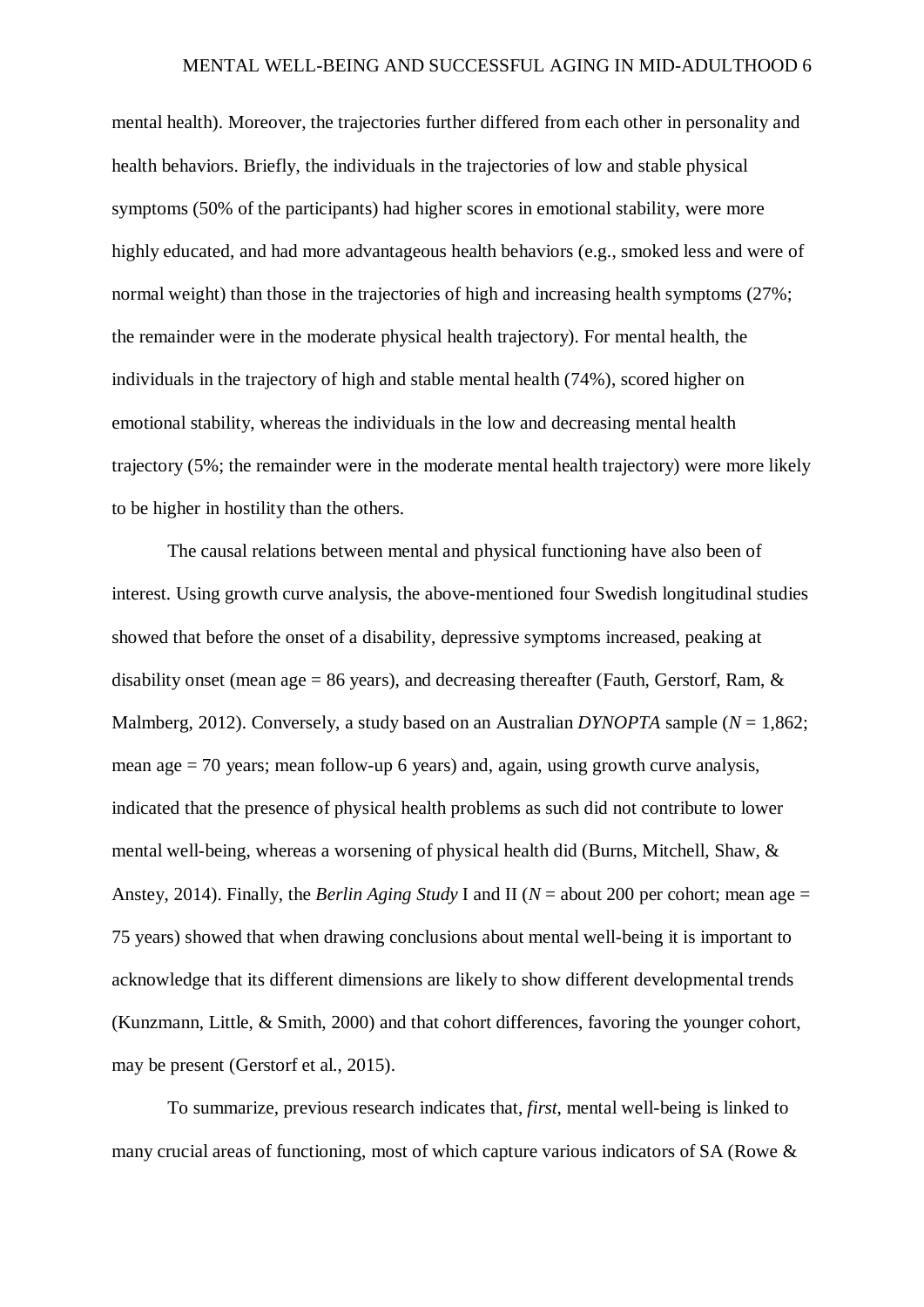Kahn, 1997), such as diseases and disability, cognitive and physical functioning, and continued engagement with life (as indexed by social relationships and sociodemographic variables). *Second*, in both the profiles based on the various indicators of SA and profiling based on different dimensions of mental well-being the largest group is likely to be by individuals with a high level of functioning. Most studies on functional profiles have focused on old and very old people. In the present study, we investigated multidimensional well-being profiles over time and their links to SA among individuals in mid-adulthood. Our interest in middle-aged participants serves several purposes. Understanding of their mental well-being and general functioning can help shed light on the processes of aging. It is claimed that midlife, the years from around age 40 to 60, functions as a pivotal period of life, forming links between the earlier and later life phases (Lachman, Teshale, & Agrigoroaei, 2015). The mental well-being of the middle-aged is important as their functioning affects several people, such as their partner and their own children and aging parents as well as their colleagues at work (Lachman, 2015). Further, despite the considerable theoretical and empirical interest expressed in the SA model (Martin et al., 2015; Rowe & Kahn, 2015), it has also been criticized. These criticisms include the absence of a life-course perspective (e.g., Morack et al., 2013; Rowe & Kahn, 2015; Stowe & Cooney, 2015). In our study, we partially applied a life-course perspective by analyzing whether the SA components traditionally observed among older participants are already linked to mental well-being at an earlier developmental phase, that is, during middle age.

#### **The Present Study**

Based on the JYLS, we examined multidimensional mental well-being longitudinally, from age 36 to 50, to capture groups of individuals who are typical (big groups) and atypical (smaller groups) in the development of their emotional, psychological, and social well-being. The different groups of individuals identified as having different longitudinal profiles of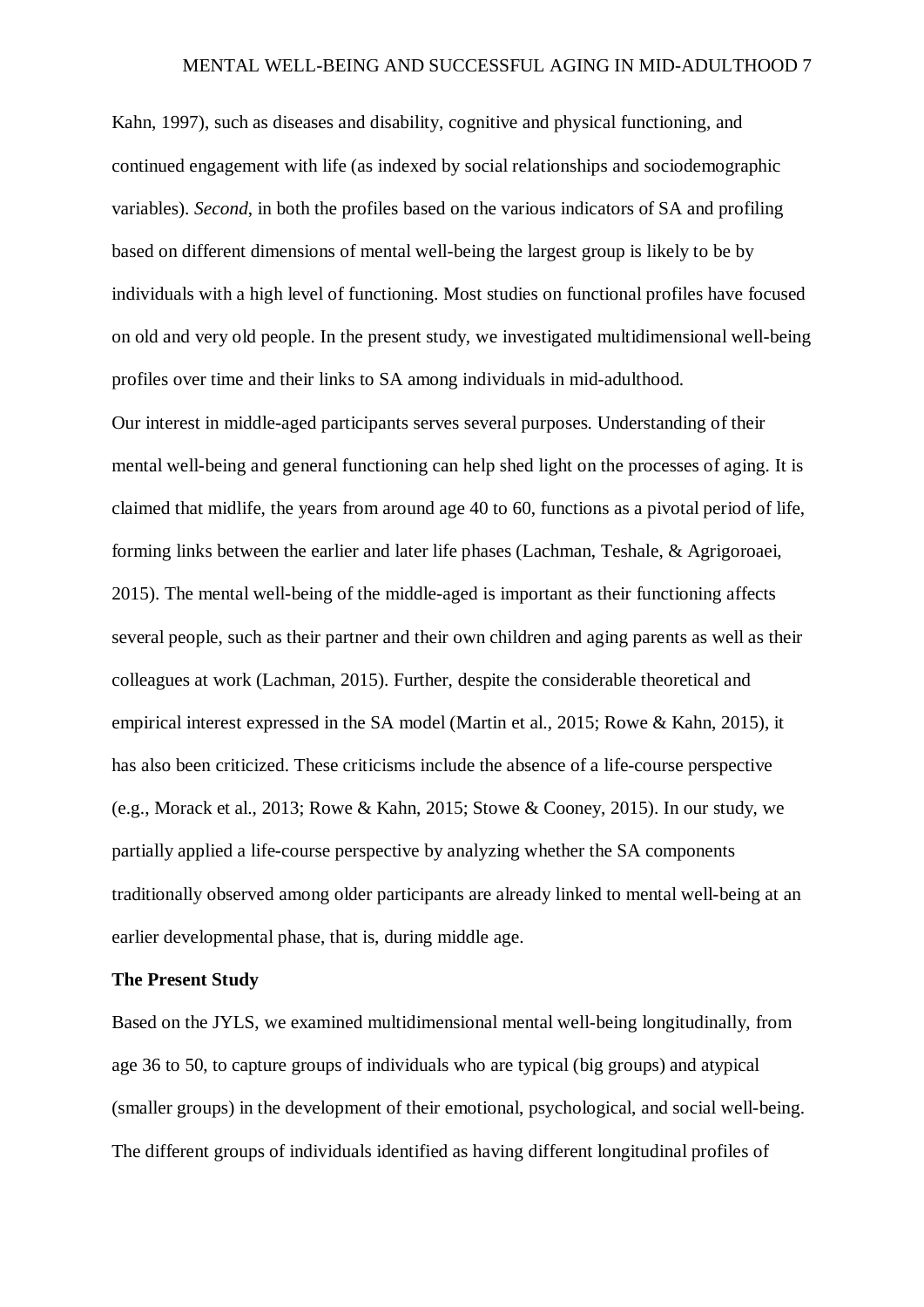mental well-being were then compared in the components of SA. Mental well-being was profiled using Latent Profile Analysis (LPA) and measures of emotional (indexed by life satisfaction; Diener, 1984; see also Kokko et al., 2013b), psychological (Ryff, 1989), and social well-being (Keyes, 1998) at ages 36, 42, and 50 (social well-being was available only at ages 42 and 50). We conceptualized the three established components of SA as outcome variables. We indexed diseases and disabilities by both subjective (self-assessed health) and objective indicators (diagnosed diseases and body mass index), cognitive function by memory tests, and physical function by exercise and muscle strength, and continued engagement with life both by relations with others (loneliness) and by productive activity (career success). These were all measured by well-known instruments at age 50 in the JYLS.

While acknowledging that the causality between mental well-being and SA may be bidirectional, in this study we took the position that well-being contributes to SA in multiple areas of life. We assumed that two mechanisms might help to explain the associations between well-being and successful aging: *First*, personality has been shown to contribute to both well-being and many of the SA indicators (e.g., health behavior, physical function, relationships, and working career; Kinnunen et al., 2012; Kokko, Tolvanen, & Pulkkinen, 2013a; Lahey, 2009; Friedman & Kern, 2014). *Second*, well-being (e.g., positive feelings) predisposes individuals to experience certain life events as positive (e.g., encounters with other people; Steel, Schmidt, & Shultz, 2008), which may further contribute to SA (e.g., social support).

Our *first aim*, on the assumption that the study population was not homogeneous (Keyes, 2005), was to identify possible latent groups of mental well-being differing in their levels of and changes in the various well-being indicators from age 36 to 50 (Kokko et al., 2013b, 2015). As the person-centered method used for identifying groups  $-{\rm LPA}$  – is exploratory in nature, it is not possible to propose exact hypotheses about the number and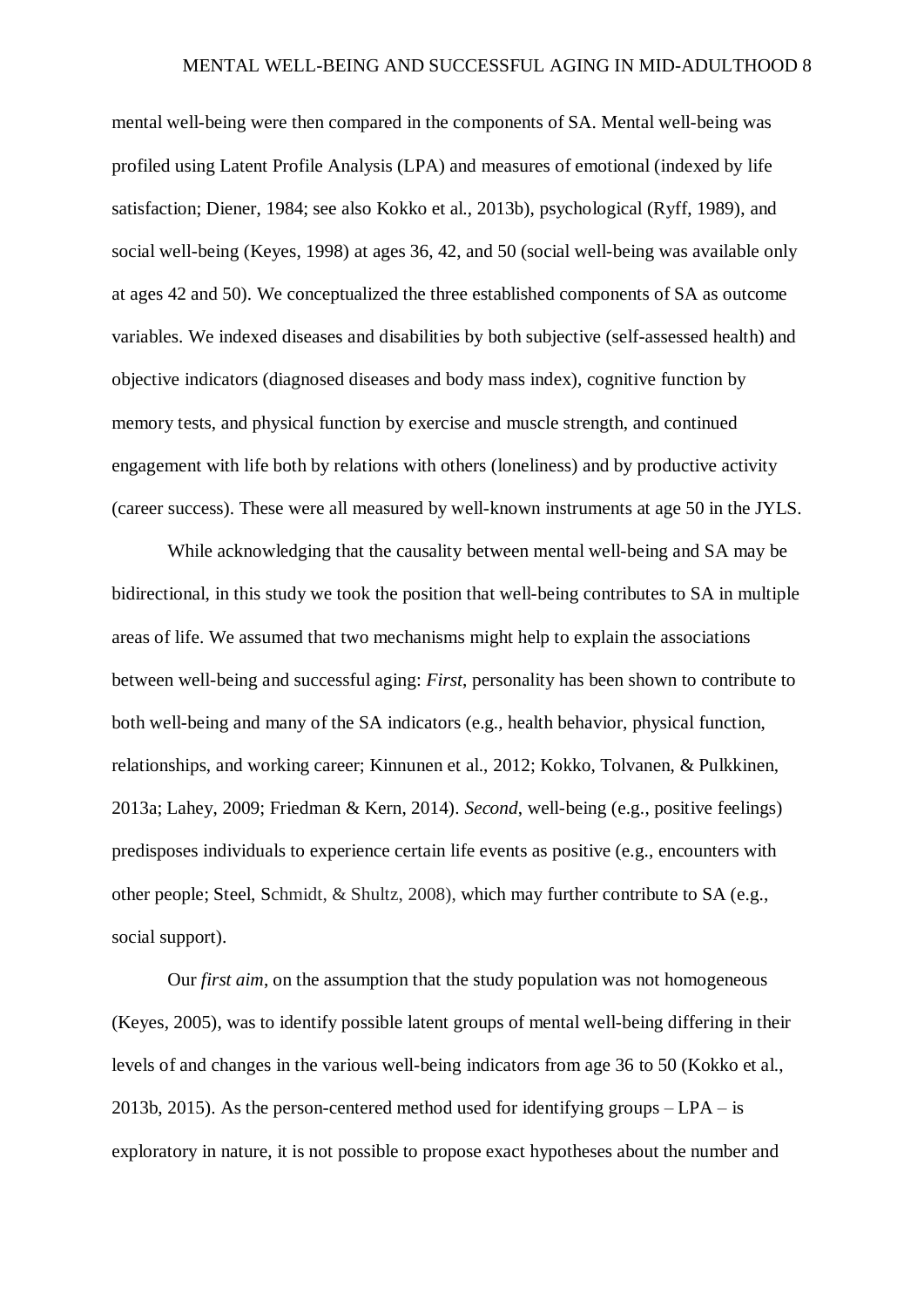size of the possible emergent longitudinal well-being groups. This was especially the case in our study owing to the design (three age waves, multidimensional well-being construct) and the inductive nature of LPA (see Bennett, Gabriel, Calderwood, Dahling, & Trougakos, 2016). However, in line with Keyes (2005), it was reasonable to expect that we would at least find a group of individuals with high scores in emotional, psychological, and social wellbeing (labeled flourishing by Keyes). Further, we hypothesized that groups would be found for moderate and low mental well-being (labeled languishing by Keyes). In line with other person-centered analyses (Aldwin et al., 2001; Morack et al., 2013), we assumed the high mental well-being group would form the largest group among the present participants.

Our *second aim* was to compare the mental well-being groups against various SA indicators at age 50. We expected that a group high in mental well-being would also have high scores in SA, particularly for continued engagement in life, which is indexed by the life areas (relations and productivity) considered central for the middle-aged (Lachman, 2015). For diseases and disabilities and cognitive function, which have been shown to dominate the definition of SA among people aged 60 years or over (Depp & Jeste, 2006), we set no specific hypotheses for the present middle-aged participants. Since it has been well established that background factors, such as gender and education, contribute to mental wellbeing (e.g., Heikkinen, Berg, & Avlund, 1995), these factors were controlled for in all the comparisons.

#### **Method**

#### **Participants**

The present study utilized data drawn from the ongoing Finnish Jyväskylä Longitudinal Study of Personality and Social Development (JYLS), where the same participants (born 1959) have been followed since age 8 in 1968 (Pulkkinen, 2017). The initial JYLS sample consisted of 12 randomly selected complete second-grade classes from schools in the town of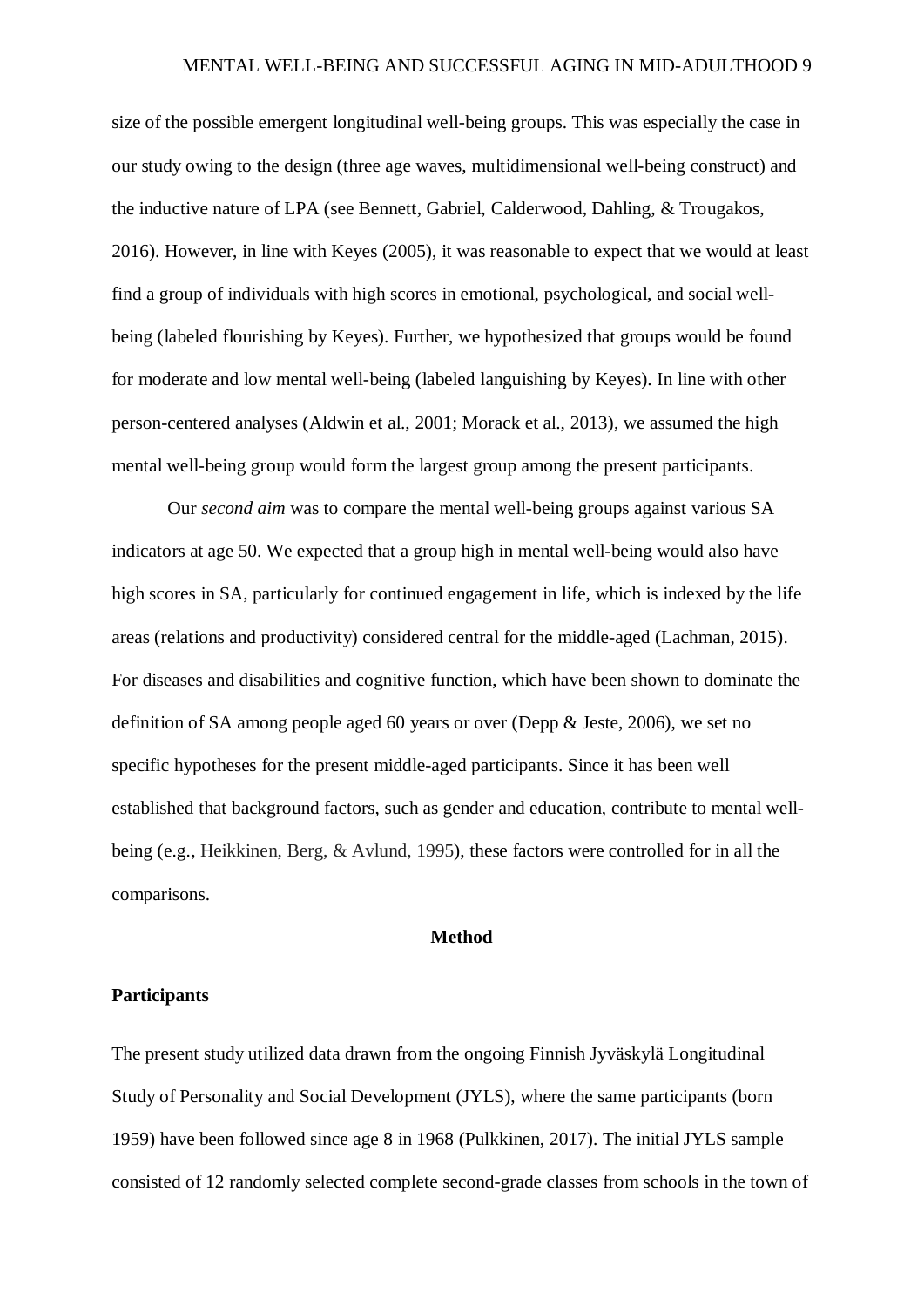Jyväskylä in Central Finland. These classes comprised 369 pupils (173 girls and 196 boys) all of whom participated in the study. Since study outset, the major data collections have taken place at ages 14, 20, 36, 42, and 50. In the present study, we used information gathered at ages 36 in 1995, 42 in 2001, and 50 in 2009.

At each age, that is, 36, 42, and 50, the participants were first mailed a Life Situation Questionnaire (LSQ) and then participated in a semi-structured psychological interview during which they filled in several self-report inventories. The data collections at ages 42 and 50 also included health examinations with laboratory tests; the age-50 health data were used in the present study. The numbers of participants who took part in at least one of the data collections were as follows: at age 36, 313 (161 women and 152 men; 85% of the initial sample, excluding two deceased participants); at age 42, 285 (134 women and 151 men; 79%, excluding six deceased participants); and, at age 50, 271 (127 women and 144 men; 76%, excluding 12 deceased participants). Comparison of participants with non-participants at each age has shown that the participants are representative of the Finnish age cohort born in 1959 in, for example, marital status, education, and employment situation as given in Statistics Finland (Pulkkinen, 2017; Pulkkinen & Kokko, 2010). At age 50, 56% of the JYLS participants were married, 18% had a university degree, 72% were employed and a further 9% were self-employed. Moreover, participants and non-participants have not differed in either their child and adolescent behavior or school achievement (Pulkkinen, 2017; Pulkkinen & Kokko, 2010).

The specific number of participants in the present analyses varied depending on the measure in question. In the LPA, 335 participants (155 women and 180 men) met the inclusion criterion of data on at least one of the well-being indicators. We compared participants for whom information on life satisfaction was only available at age 36 ( $n = 36$ ) with those for whom it was available at either all three ages (i.e., 36, 42, and 50;  $n = 42$ ) or at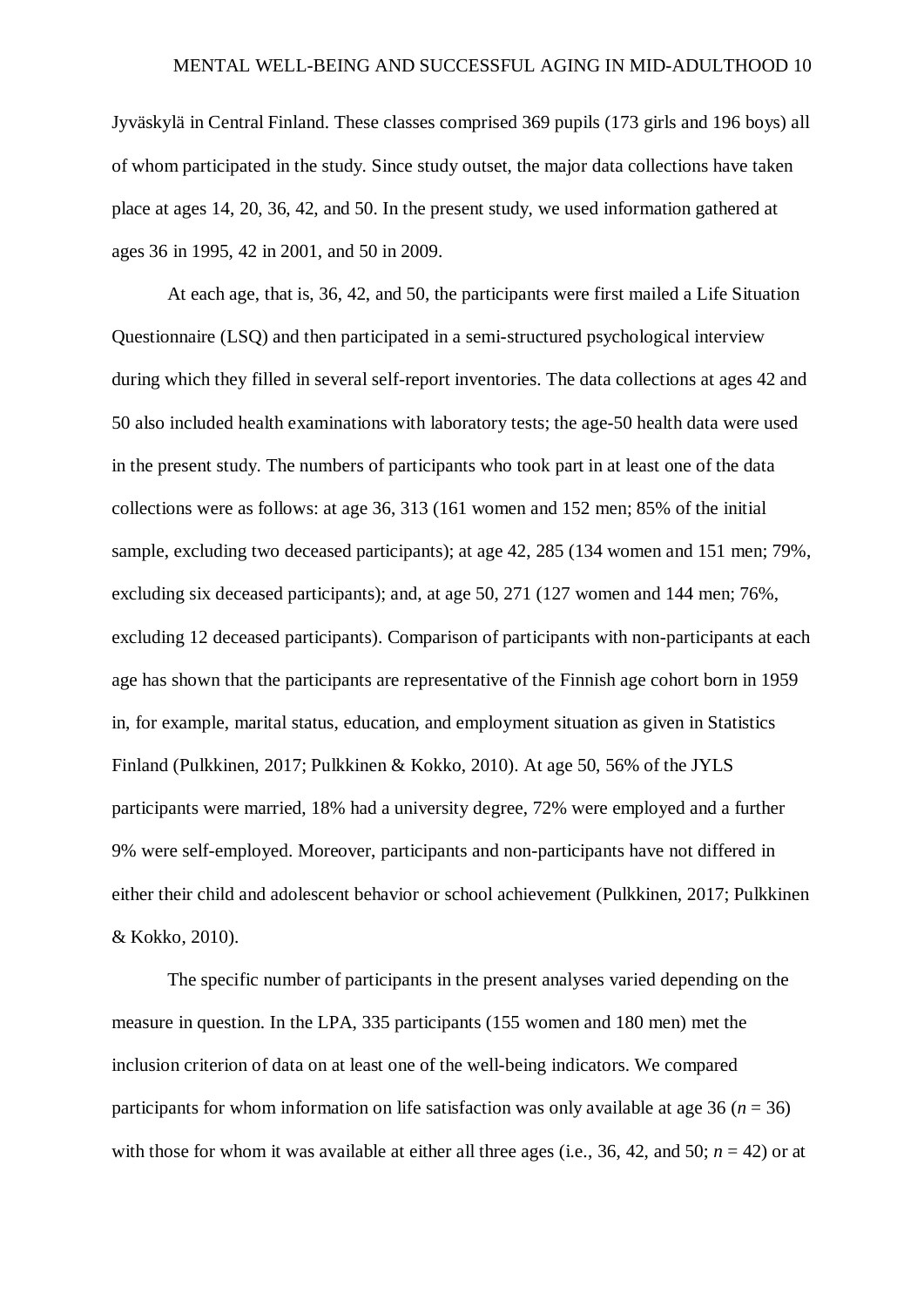age 42 and/or 50 ( $n = 233$ ). No statistically significant differences between the groups were observed in the life satisfaction score at age 36,  $F(2,308) = 0.10$ ,  $p = .902$ . The same comparison was performed for psychological well-being (the groups sizes were 42, 49, and 187, respectively), and, again, there were no differences in the psychological well-being score at age 36,  $F(2,275) = 0.65$ ,  $p = .521$ . For social-well-being, information on which was available at ages 42 and 50, we contrasted two groups: those for whom information was available only at age  $42 (n = 200)$  and those for whom it was available at both ages or only at age 50 ( $n = 40$ ). No significant differences were found,  $t(238) = -1.09$ ,  $p = .275$ . It thus seems that the dropouts from the further measurements showed no selection effect. In the ANCOVA, the number of participants was smaller and varied (from 196 to 254) depending on the specific variable in question. However, application of Little's missing completely at random test (Graham, Cumsille, & Elek-Fisk, 2002) showed that our data were missing randomly,  $\chi^2$  (85) = 91.73, *p* = .290.

#### **Measures and Variables**

#### **Mental Well-Being**

Life satisfaction and psychological well-being were measured at ages 36, 42, and 50 and social well-being at ages 42 and 50. *Life satisfaction*, analyzed as an indicator of emotional well-being, was assessed using the LSQ items on satisfaction pertaining to seven life domains: housing, financial situation, choice of occupation, present occupational situation, present intimate relationship or lack of it, content of leisure time, and present state of friendships (Kokko et al., 2013b). The participants rated each item on a scale from *1 = very dissatisfied* to  $4 = \text{very satisfied}$ . The mean score for the seven items was computed. Cronbach's alphas were .55 at age 36, .65 at age 42, and .63 at age 50.

*Psychological well-being* was self-rated using the 18-item version of the Scales of Psychological Well-Being (Ryff, 1989) during the psychological interview. The items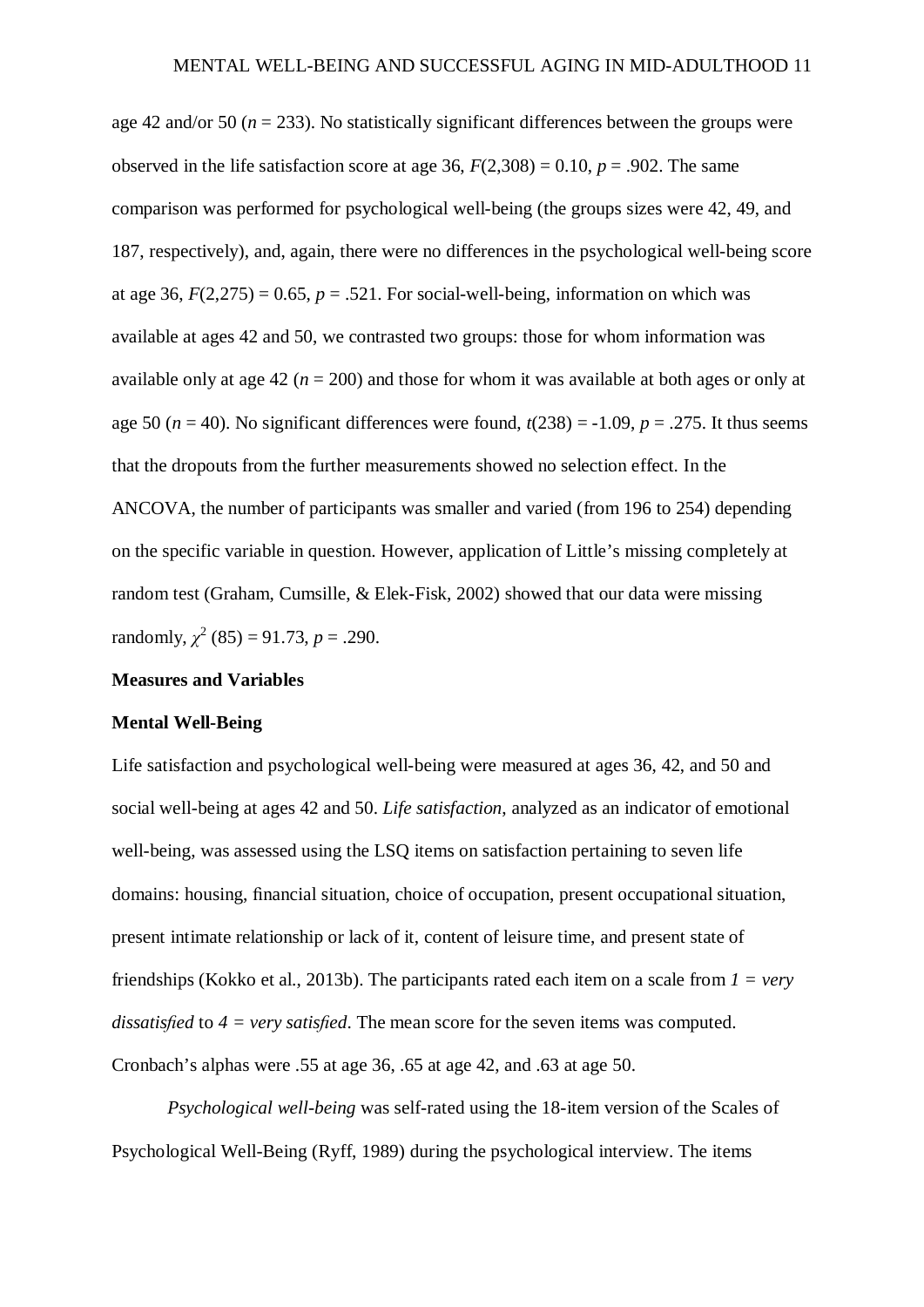measured the six components of psychological well-being, i.e., self-acceptance, positive relationships with others, environmental mastery, autonomy, purpose in life, and personal growth. The participants rated each item (e.g., "I think it is important to acquire new experiences that challenge the way I think about myself and the world" for personal growth) on a scale from *1=strongly disagree* to *4 = strongly agree*. The mean score for the 18 items was computed. Cronbach's alphas were .72 at age 36, .75 at age 42, and .77 at age 50.

*Social well-being* was self-rated using the 15-item version of the Scales of Social Well-Being (Keyes, 1998), also administered during the psychological interview. The items measured five components of social well-being, i.e., social-acceptance, social contribution, social coherence, social integration, and social actualization. The participants rated each item (e.g., "The world is becoming a better place for everyone" for social actualization) on a scale from *1=strongly disagree* to *4 = strongly agree*. The mean score for the 15 items was computed. Cronbach's alphas were .75 at age 42 and .79 at age 50.

#### **Low Risk for Disease and Disease-Related Disability**

Self-assessed state of health, a physician-diagnosed diseases or injuries, and body mass index (BMI), measured at age 50 during a health interview, were used in the present study. *Selfassessed state of health* was rated from *1 = very good* to *4 = rather or very poor*. Participants were also asked whether they had  $(= 1)$  or did not have  $(= 0)$  any of the following: endocrinological diseases (i.e., diabetes, hypercholesterolaemia), cardiac and circulatory diseases (i.e., high blood pressure or arterial hypertension, coronary heart disease, stroke), mental health problems (i.e., nervousness or anxiety, sleeplessness, depression, other mental health problems), or any other disease. A sum score for diseases was calculated (range  $0-10$ ). Participants reporting any of the above were coded as *1 = having a disease or injury*, and those reporting none were coded as  $0 = no$  *disease or injury. BMI* was calculated as weight (in kilograms) divided by height squared (in meters).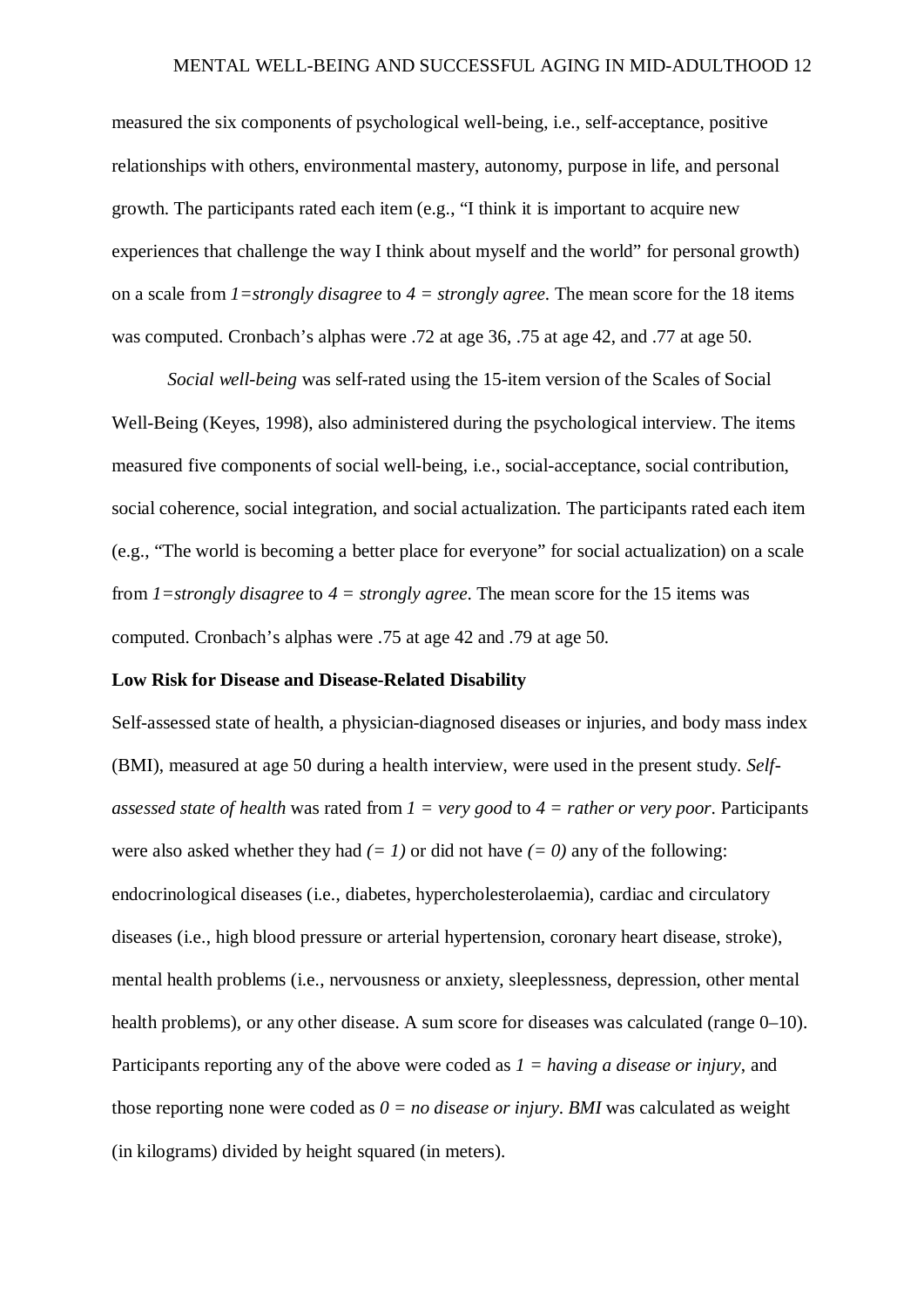#### **Maintenance of High Cognitive and Physical Function**

Cognitive function was measured as a part of the health interview at age 50 using two memory tests: word list recall and digit span. The *word list recall task* was drawn from the Consortium to Establish a Registry for Alzheimer's Disease cognitive battery (Heyman, Fillenbaum & Nash, 1997; Pulliainen, Hokkanen, Salo, & Hänninen, 1999) where the participant was first asked to recall the 10 words he or she had just read. The task was repeated up to three times if all 10 words were not recalled in the first attempt. Then, after a few minutes' pause, the participant was asked to recall as many of the 10 words as he or she was able and the number of correctly recalled words was calculated. In this study, we used a memory retention percentage which was computed by dividing the number of recalled words by the number of the words originally recalled correctly and multiplying the result by 100. The *digit memory span test* was based on the number of correctly recalled digits when read to the participant in sequences of two to seven digits (in sets of two attempts in each case) and in both forward and backward order. If both sets were correctly recalled, then the participant scored 2, if one set was correct 1, and if both attempts were incorrect 0. The sum score was used in the present study.

Exercise frequency and handgrip strength, assessed at age 50, were used as indicators of physical function. *Exercise* was assessed using the following question in the LSQ: "How often do you exercise or do sports in your free time for at least half an hour, so that you are out of breath and sweating?". The response scale varied from *1 = never* to *7 = practically every day*. *Handgrip strength* was measured during the health interview from the dominant hand, using a grip strength dynamometer, clamp model (ForAmps, 1 v 1.3) manufactured by the Department of Biology of Physical Activity in the Faculty of Sport and Health Sciences, University of Jyväskylä. The participant was instructed to stand with the forearm of the measured hand maintained at an angle of 90° and to squeeze the grip using maximum force.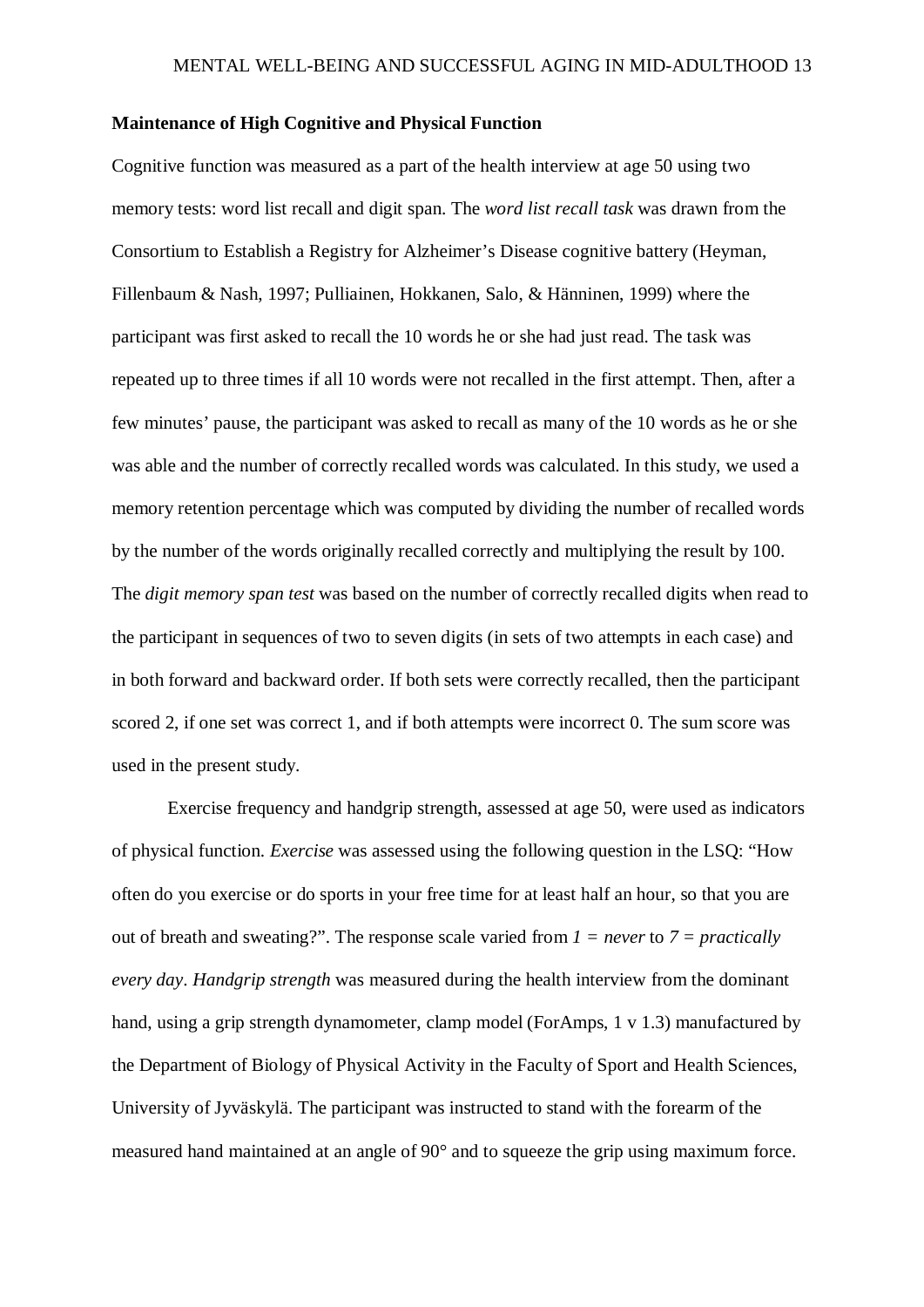Two practice sessions and at least three actual attempts were conducted. If the result of the third attempt showed improvement, then the participant was asked to continue for as long as his or her result improved. The highest value (displayed in kilograms, output 50 mV/1 kg) was used.

#### **Continued Engagement with Life**

Continued engagement with life was indexed by relations with others and productive engagement with life, both measured at age 50. Relations with others were studied by loneliness. *Loneliness* was examined using the 24-item self-administered Social Provision Scale (e.g., "If something went wrong, no one would come to my assistance"; Cutrona & Russell, 1987; Lyyra & Heikkinen, 2006), which was filled in during the health interview. The mean score for the 24 items was computed. Cronbach's alpha was .91.

Productive engagement with life was investigated using the following measures at age 50: stability of career line, occupational status, and income. *Stability of career line* was based on several questions from the LSQ and interview (Pulkkinen, Ohranen, & Tolvanen, 1999) on the main occupational activities between ages 43 and 50. Three categories were formed: *1 = unstable* (frequent changes of job and periods of unemployment), *2 = changeable* (varying jobs, mainly not corresponding to one's field, recently started studies, sudden uncertainty in work situation, other reason for removal from working life), and *3* = *stable career line* (working in one's field without many interruptions). *Occupational status* was based on the following question in the LSQ: "What is your latest occupational title (irrespective of whether or not you are currently working)?" (Kokko, Pulkkinen, Mesiäinen, & Lyyra, 2008). Following the categories of Statistics Finland, the titles were classified into: *1 = blue-collar* (e.g., cleaners and factory workers), *2 = lower white-collar* (e.g., nurses and technicians), and 3 = *upper white-collar* (e.g., managers and physicians) occupations. *Income level* was elicited by the following LSQ question: "Which category does your monthly taxable net income fall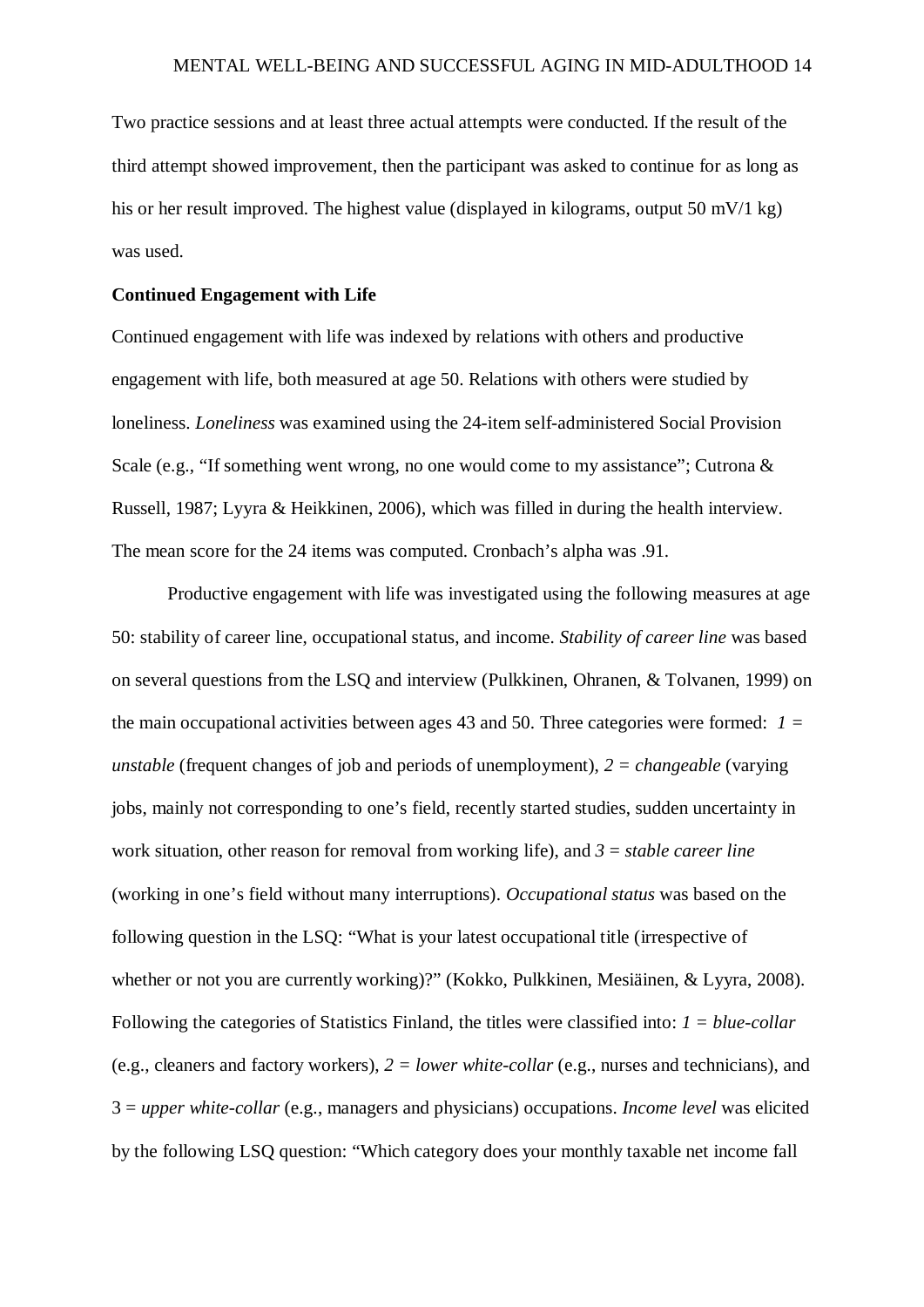into before taxes are deducted? Monthly net income includes all taxable income, pensions, unemployment benefits, etc. Income from capital is not taken into account here.". The response categories varied from *1 = not more than 1,000 euros* to *14 = over 7,000 euros*.

#### **Control Variables**

We controlled for the effects of education on the links between the mental well-being profiles and indicators of successful aging. *Educational level* was determined by the LSQ question on the highest educational qualification at age 42, supplemented and verified by information obtained during the psychological interview at the same age and at ages 36 and 50. Four categories were formed: *1 = no occupational education or short courses only*, *2 = vocational school*, *3 = vocational college or polytechnic*, and *4 = university degree*. We also controlled for the possible role of *gender* in the mental well-being profiles:  $I = women$  and  $2 = men^1$ .

#### **Data Analysis**

For descriptive purposes, mean level differences between women and men in both the mental well-being and successful aging indicators were analyzed using a t-test for independent samples. Latent Profile Analysis (LPA) was used to identify possible latent homogeneous groups of longitudinal profiles of mental well-being (life satisfaction and psychological and social well-being). Latent groups produced by LPA refer to subpopulations in the data that are not known beforehand but can be identified with various mixture modeling techniques (Lubke & Muthén, 2005; Sterba, 2013). LPA also allows for the probability of an individual's membership in a well-being profile to be estimated in the same model as the estimation of that profile. LPA was performed with Mplus (version 7.3; Muthén & Muthén, 1998–2012). The method of estimation was maximum likelihood with robust standard errors. Missing data were handled through full information maximum likelihood (FIML). FIML does not exclude participants with incomplete data in the variables of interest but instead estimates the model using all the available data. Thus, missing values were not excluded or imputed in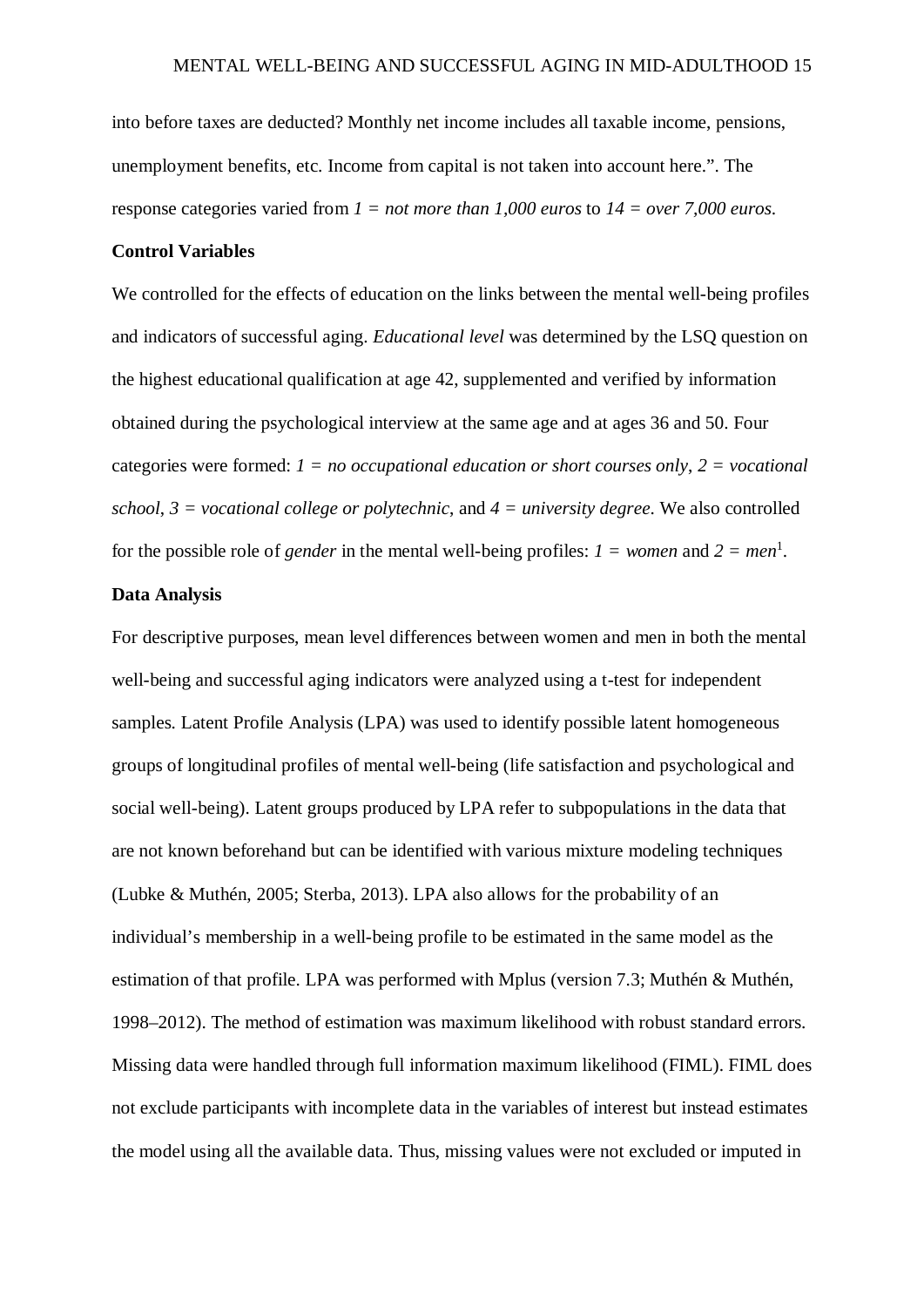the present analyses. Rather, parameter estimates and standard errors were estimated directly from the observed data (Enders, 2010; Schafer & Graham, 2002) and the significance of each estimate in the model was based on the observed number of cases. Thus, all participants who responded at any of the three age waves of the study were included in the LPA.

We entered the mean scores for life satisfaction and psychological well-being measured at ages 36, 42, and 50 and social well-being measured at ages 42 and 50 simultaneously into the LPA. The within-profile LPA models were specified so that the variances of the well-being indicators were constrained to be equal across the profiles. The latent group solutions were estimated from one group onwards until the model fit with the data was no longer improved by the addition of yet another group. In deciding on the appropriate number of latent profile groups, model fit was evaluated using log likelihood, entropy, the Bayesian information criterion (BIC), and the Lo-Mendell-Rubin adjusted likelihood ratio test (LMR). When comparing different group solutions, smaller log likelihood and BIC values and higher entropy values reflect a better fit to the data for any given group solution (Muthén, 1998−2004; Nylund, Asparouhov, & Muthén, 2007). LMR compares neighboring group solutions (i.e., one vs. two groups, two vs. three groups etc.), where a significant *p*-value indicates improvement in the model fit as the number of groups is increased by one. As well as log likelihood, BIC, entropy, and LMR values, selection of the final latent group solution was based on the substantive meaningfulness and interpretability of the solution (Lubke & Muthén, 2005).

After identifying the latent longitudinal well-being profiles, we investigated the demographic differences between them using cross-tabulation with  $\chi^2$ -test (gender, education) and adjusted standardized residuals for the identification of typical cell frequencies  $(>1.96)$ . Finally, differences between the latent groups in the indicators for successful aging (i.e., disease and related disability, maintenance of high physical and cognitive function, and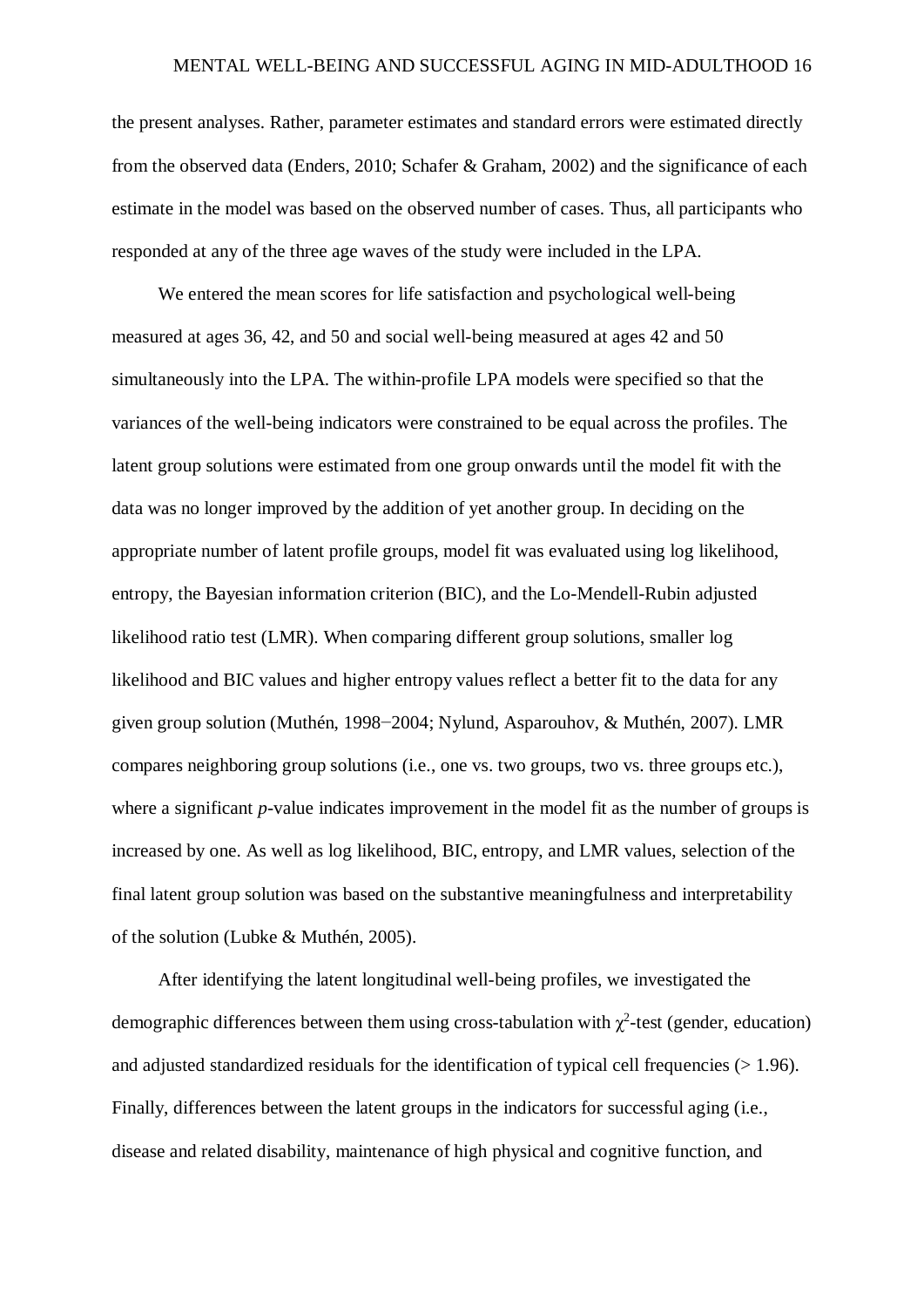continued engagement with life) at age 50 were examined using analysis of covariance (ANCOVA), in which gender and education were set as covariates. These further analyses were done using the SPSS 22 program.

#### **Results**

#### **Descriptive Results**

Table 1 presents the descriptive statistics for the present study variables. Only three statistically significant gender differences were observed: BMI, handgrip strength, and income at age 50 were higher among men than women.

#### **Identifying Latent Longitudinal Profiles of Mental Well-Being**

The fit indices and statistical tests for the alternative multi-group solutions (1–8) for the latent profiles of mental well-being, based on life satisfaction as well as psychological and social well-being, at ages 36, 42, and 50 (social well-being at ages 42 and 50) and the LPA, are shown in Table 2. These data did not clearly favor any one of the estimated group solutions. The lowest BIC value was observed for the four-group solution. The LMR only weakly supported the two-group solution. The entropy values across the group solutions were very similar  $(.72-.74)$ . Consequently, we chose the four-group solution as it had the best BIC value and meaningful interpretability. The four groups differed by size and mental well-being profile.

As shown in Table 3, the four profiles of mental well-being mainly differed from each other in the level of the mental well-being indicators at the ages studied, not in their developmental course. The first profile, labeled "low well-being" (comprising 3% of the participants), showed the lowest level of life satisfaction and psychological and social wellbeing at all ages, except for psychological well-being at ages 36 and 42, in which it resembled the moderate well-being group. The remaining three profiles, while identical in the developmental course of the mental well-being indicators across time, differed in their levels.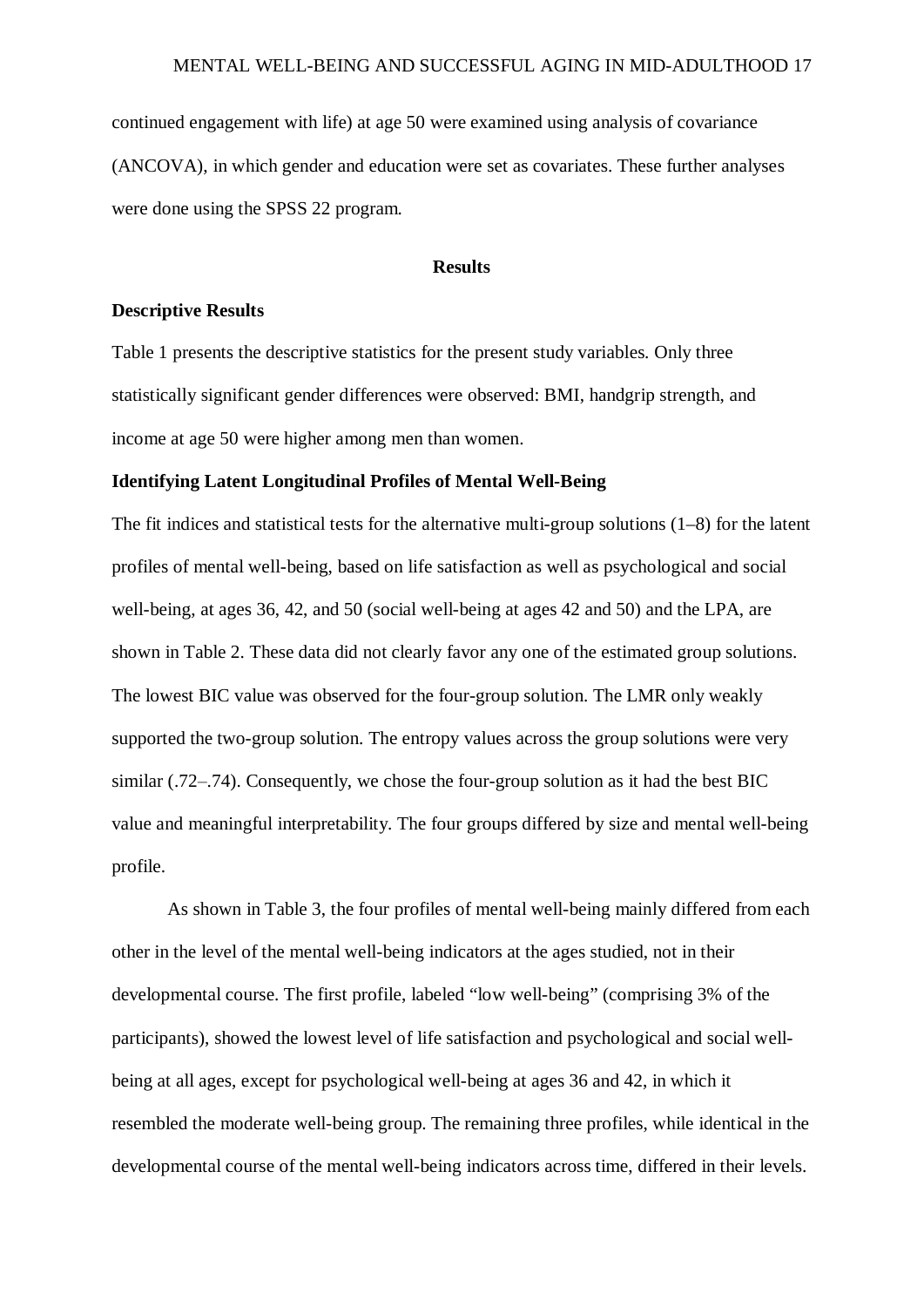The increasing levels of the mental well-being indicators in these profiles are reflected in their labels: the second profile was labeled "moderate well-being" (22%), the third "relatively high well-being" (47%), and the fourth "high well-being" (29%).

#### **Characterizing the Mental Well-Being Profiles by Gender and Education**

Occupational education was significantly associated with mental-well-being (Table 4). Typically, individuals with no occupational education were in the moderate well-being profile (adjusted standardized residual,  $ASR = 2.2$ ) and those with either a vocational college or university degree in the high well-being profile (ASRs = 2.8 and 2.4, respectively). Generally, most of the participants in all the educational categories, except for those with a university degree, had relatively high mental well-being. Women and men were equally distributed across the different profiles. However, in the subsequent analyses we controlled for the effects of both education and gender, since, even if not related to the well-being profiles, gender might nevertheless be linked to some of the present indicators of successful  $a$ ging.<sup>1</sup>

## **Comparisons of the Mental Well-Being Profiles in the Indicators of Successful Aging**

The ANCOVA results for the differences between the mental well-being profiles in the indicators of successful aging (adjusted by gender and educational level) are reported in Table 5. Most of the differences were observed in continued engagement with life; fewer differences concerned diseases or the maintenance of cognitive or physical function. Further, the comparisons showed that, in contrast to those low in well-being, the individuals in the highest profile of mental well-being also had the highest level of functioning.

Compared to the other profiles, the individuals with high mental well-being were the least lonely. They also had higher occupational status and better self-assessed health than those in the low and moderate well-being profiles. Further, relatively high well-being also seemed to be linked to favorable functioning, since these individuals reported fewer feelings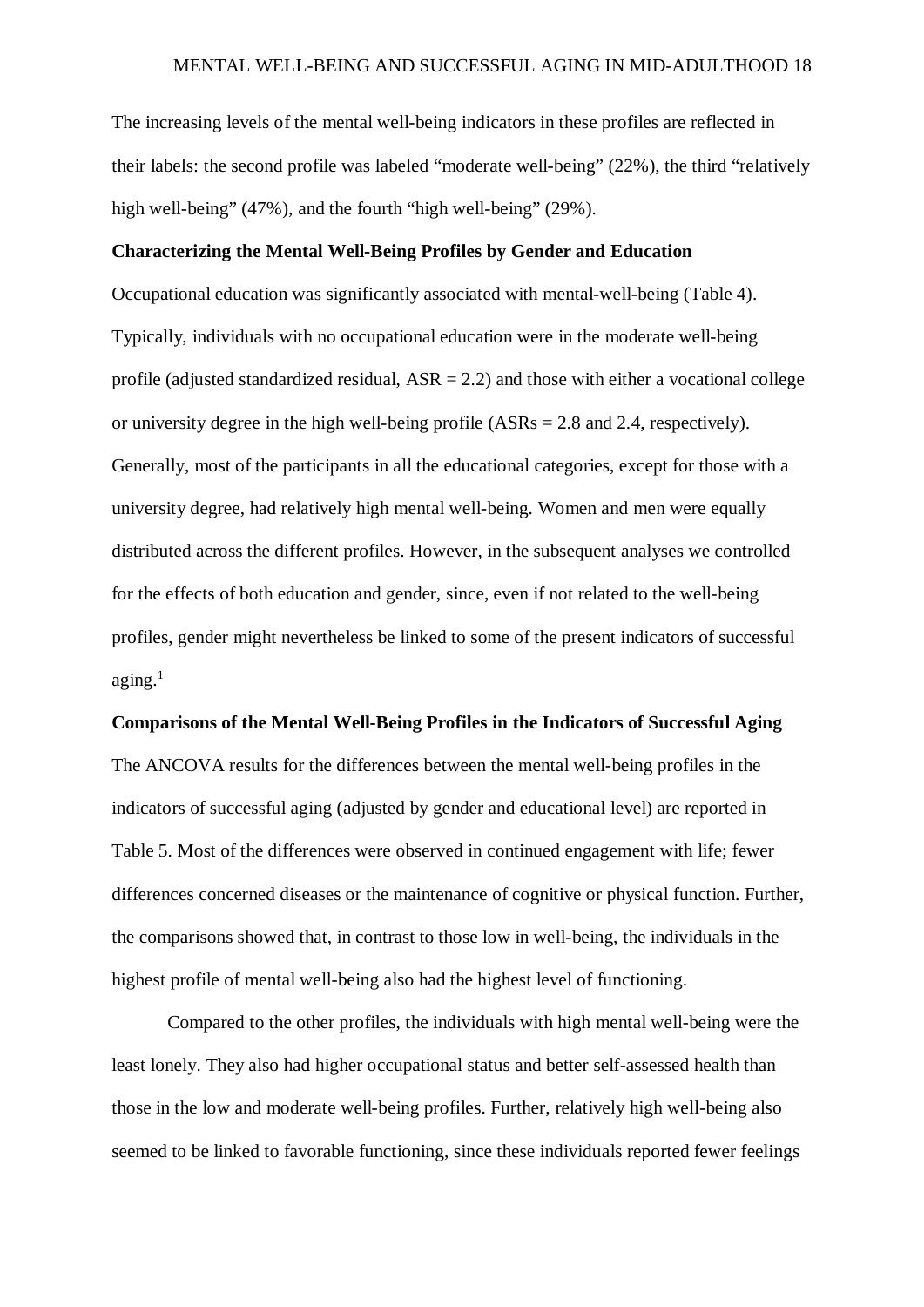of loneliness than those low in well-being. Compared to those moderate in well-being, they exercised more and were less lonely. In turn, the individuals in the low mental well-being profile had the least stable working careers and lowest income and had the highest number of diseases.

#### **Discussion**

This study was designed, *first*, to identify the possible longitudinal profiles of mental wellbeing (emotional, psychological, and social) among middle-aged individuals and, *second*, to investigate the links between the well-being profiles found and various indicators of successful aging (disease and disability, maintenance of function, and continued engagement with life). In line with our first hypothesis, formulated by applying Keyes' (2005) multidimensional view of mental well-being, we obtained distinct profiles of mental wellbeing which differed in the levels of the well-being indicators at ages 36, 42, and 50. The groups identified were as follows: a group with high well-being (29% of the participants), groups with relatively high (47%) and moderate (22%) well-being, and a (small) group with low well-being (3%). As also found by Keyes in the USA, individuals with a moderate level of well-being (who were moderate in positive psychological and social functioning as well as in general life satisfaction) formed the largest single categories (one category for moderate well-being in Keyes' study, moderate and relatively high well-being in this study). In both studies, the individuals high in well-being, termed flourishing by Keyes, included between one-fourth and one-fifth of the participants. However, in the present study, which was based on a representative sample of a Finnish age cohort group born in 1959, the languishing group (low in all the well-being indicators) was smaller than the corresponding group reported by Keyes.

The differences between the present Finnish and previous USA studies may be explained by several factors. Our well-being groups were formed using longitudinal data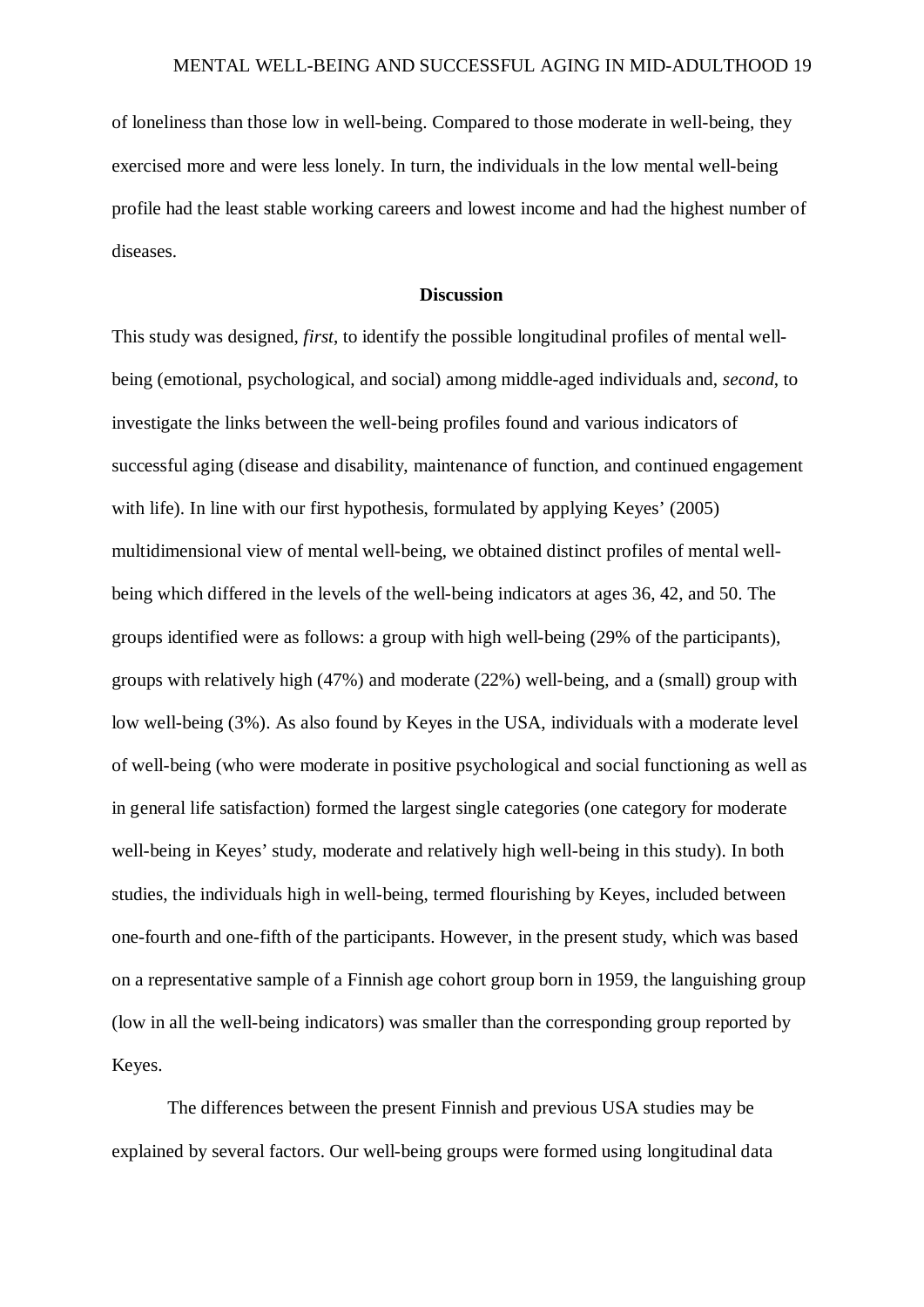(across ages 36, 42, and 50) whereas the USA study was based on a single cross-sectional measure of well-being. Our analysis was arguably less sensitive in detecting temporarily low well-being (i.e., the group of languishing individuals), as the interest was in locating rather stable individual differences across three measurement points. Further, the classification criteria were different: Keyes used the number of "positive symptoms" (i.e., scores on the well-being indicators) as the grouping criterion whereas we used latent profile analysis. Thus, our study focused on identifying naturally occurring latent homogeneous subgroups of individuals from heterogeneous data instead of applying pre-defined criteria based on scores for different well-being indicators. Finally, Keyes' (2005) study was based on a nationally representative sample of adults aged 25 to 74 years whereas the present participants represented a single age cohort whose well-being was studied from age 36 to 50. There is likely to be more variation – also in the negative direction – in well-being when a wider agerange of individuals is included. Cultural difference is also a possibility that could not be controlled for in the present study.

 Our mental well-being groups can also be compared to those found in personcentered analyses based on well-known longitudinal studies of older participants using various indicators of well-being and SA. As in the Swedish studies (Morack et al., 2013) and the US Normative Aging Study (Aldwin et al., 2001), high functioning groups, labeled "preserved system integrity" (low depression and moderate social and cognitive functioning) and "high and stable mental health" (high emotional stability), respectively, were found. In the Swedish and US studies these high functioning groups contained the largest numbers of individuals, i.e., 63–74%. Thus a higher proportion of individuals were in the high mental well-being group than in our study (29%). The high mean age of the Swedish participants (81 years at baseline, followed for 8 years on average), means that the participants who remained in the person-centered analyses until follow-up can be considered rather selected. In contrast,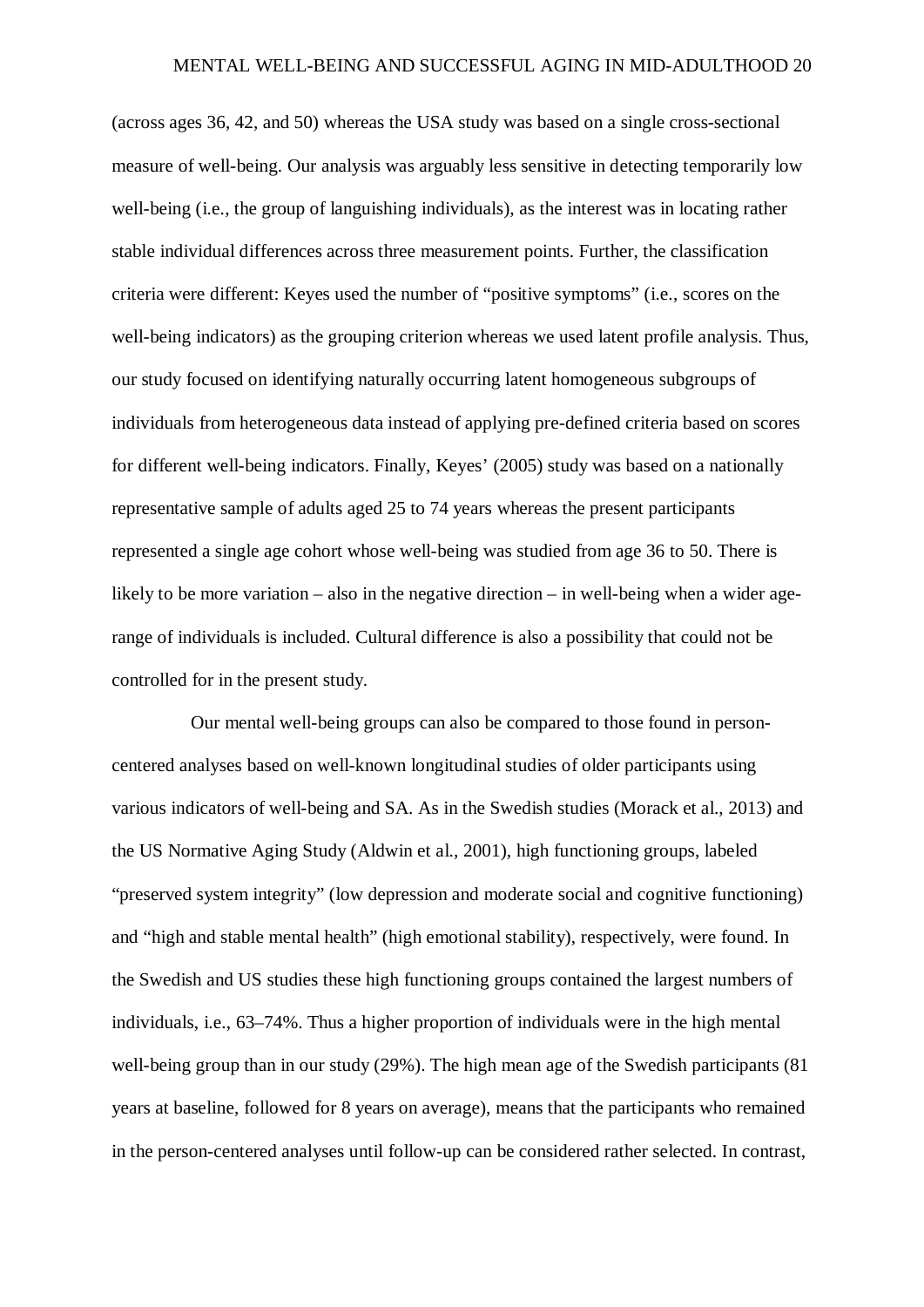both the participants in the Normative Aging Study (mean age 47 years at baseline, followed for 19 years on average) and those in the present study (36 years at baseline, followed for 14 years) were representative of the initial sample. The large proportion of highly functioning older individuals may be partly explained by that the fact that they were more likely to remain in the study than age peers with physical and/or mental health problems. The difference between the present Finnish study and the US study may be attributable to the different variables used to assess mental health (various mental well-being indicators in the JYLS and more symptom-free indicators in the US study) and the differences in statistical methods. However, the two highest mental well-being groups (high and relatively high) in the present study comprised 76% of the sample, thus resembling the size of the high and stable mental health group found in the Normative Aging Study. More research is needed to assess the consistency of the high psychological functioning of this group of individuals.

The present mental well-being groups showed significant differences in the various components of successful aging at age 50. We included the traditional three markers of SA proposed by Kahn and Rowe (1987), i.e., low risk for disease and disease-related disability, maintenance of high cognitive and physical function, and continued engagement with life. The ANCOVA comparisons revealed two main results: In line with our second hypothesis, the individuals in the high mental well-being profile generally scored highest on SA; the opposite was true for those in the low well-being profile. Further, most of the differences between the well-being groups pertained to engagement with life and fewer to cognitive and physical function. The high well-being group reported both the lowest level of loneliness and the highest occupational status. They also diverged from most of the other groups in having better self-assessed health. However, the moderate and relatively high mental well-being groups differed in several of the same indicators (e.g., stability of career line and income) as those separating the high well-being group from the low well-being group. Thus, the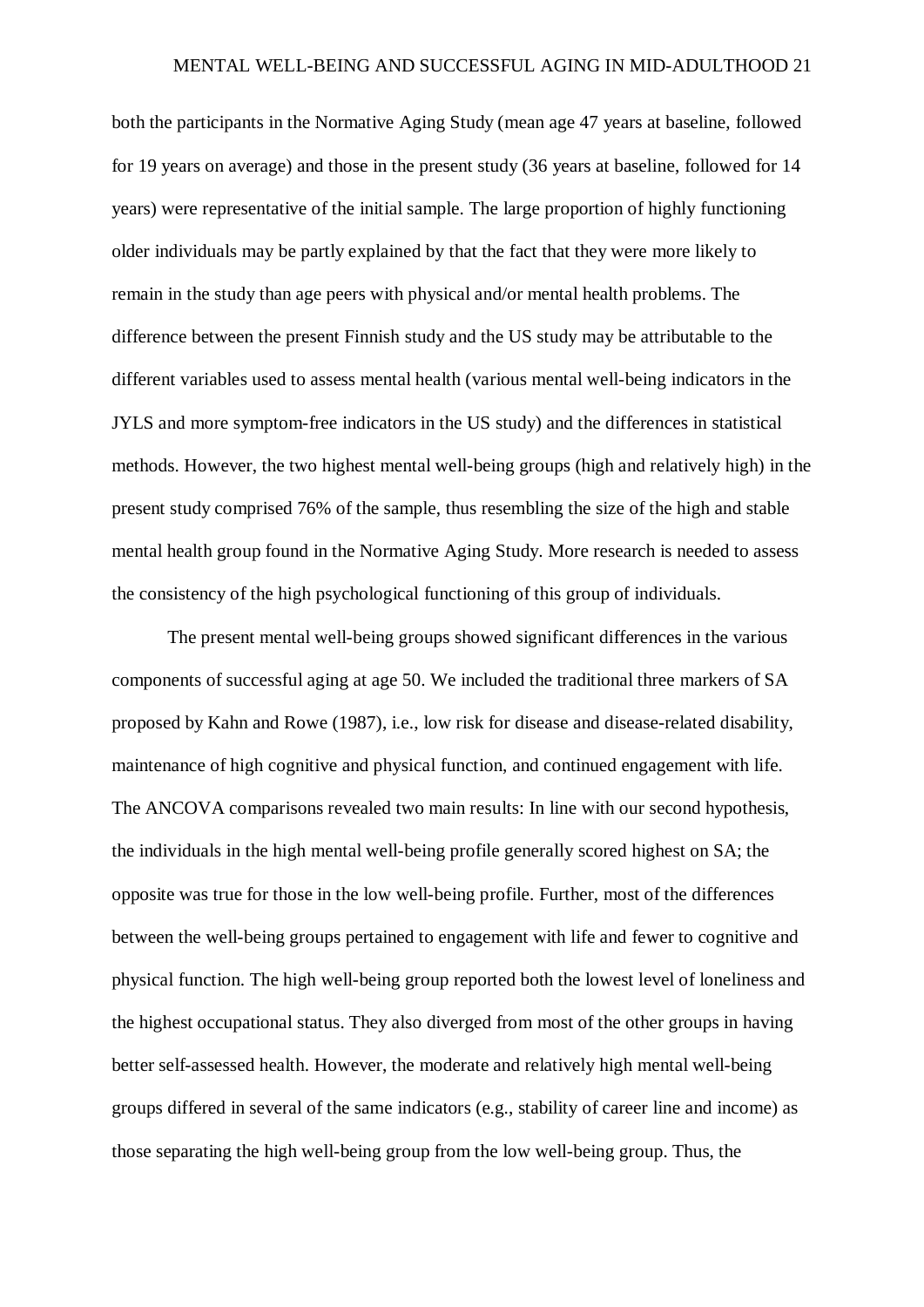functioning of the individuals in the moderate, relatively high, and high well-being profiles was in contrast to the functioning of those in the low well-being profile who, according to several of the SA indicators, were aging the least well. Compared to the other groups, those in the low well-being group had the highest number of diseases, the most unstable working careers, and the lowest income level.

Altogether, the present findings indicate that reasonably good mental well-being across the mid-adult years (i.e., from age 36 to 50), studied from a person-oriented perspective and using multiple dimensions, is strongly linked to continued engagement with life at age 50. It is to be noted that in addition to social well-being as such, life satisfaction (i.e., satisfaction with the present state of friendships) and psychological well-being (i.e., positive relations with others) included components related to social relations which may have contributed to the associations observed between high mental well-being and low loneliness. A significant, but weaker, association of high mental well-being with good selfassessed health was also found. These observations are in line with many other findings on the contribution of single indicators of mental well-being to various outcome measures among older participants, such as lack of loneliness (Queen et al., 2014) and good physical health (Friedman & Kern, 2014).

In this study, we analyzed mental well-being as a predictor of SA. It has been shown that heritable personality traits, such as low neuroticism and high extraversion, contribute strongly to well-being (Kokko et al., 2013a; Steel et al., 2008), suggesting that well-being precedes good functioning in other areas of life. However, we acknowledge the possibility of reverse causality between mental well-being and SA, as shown in the meta-analysis by Pinquart and Sörensen (2000) and more recently reported by Cho, Martin, and Poon (2015). Among older participants, problems of physical health and disability in particular contribute to lower mental well-being (Burns et al., 2014; Fauth et al., 2012). Finally, it is possible that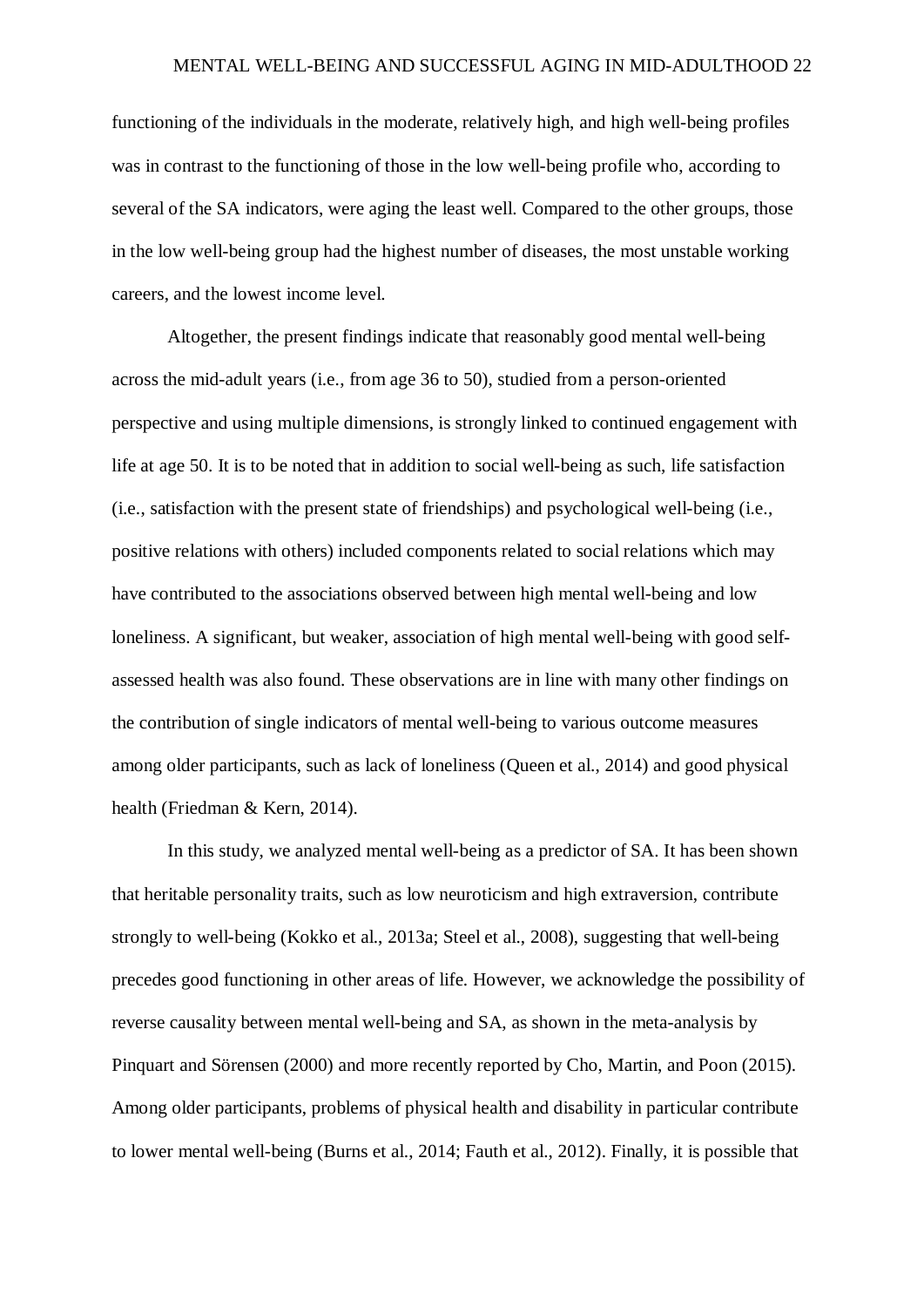mental well-being and SA form mutual cycles, such that high well-being predisposes an individual to a high level of functioning further supporting increased well-being. These different causal issues remained outside the scope of the present study, the most important finding of which is that self-reported mental well-being appears to be closely linked with the traditional components of SA.

It is noteworthy that the groups showed no differences in BMI, memory tests, or handgrip strength, and that only a minor difference was found in physical exercise. These observations confirm previous JYLS-based results on the non-significant links of personality traits (ages 33 to 50) with objective health indicators (at ages 42 and 50; Kinnunen et al., 2012) but run contrary to previous observations that the absence of disability and cognitive disability are among the most prominent factors in distinguishing successfully aging people over age 60 (Depp & Jeste, 2006). An exception to these links was that the individuals with low well-being had the highest number of diseases. A closer examination revealed that they only differed significantly,  $F(3,218) = 13.60$ ,  $p < .001$ , from the other groups in having a higher number of mental health problems, but not other diseases,  $F(3,218) = 0.95$ ,  $p =$ n.s. Some possible explanations can be offered for the non-existent associations found in the present study between mental well-being and the SA indicators. *First*, both mental well-being and the SA indicators of self-assessed health and continued engagement with life were based on self-reports whereas maintenance of function was based on objective measures. However, we do not expect shared variance to be a major issue here as some of the mental well-being measures were obtained well before (age 36) the SA indicators (age 50). *Second*, it may be that despite the many health risks present among the 50-year-old participants (Pulkkinen & Kokko, 2010), they were generally in relatively good physical shape. Also, it may be that cognitive functioning is generally good in mid-adulthood. Another possibility is that the present word list was not sensitive enough to capture cognitive problems among the middle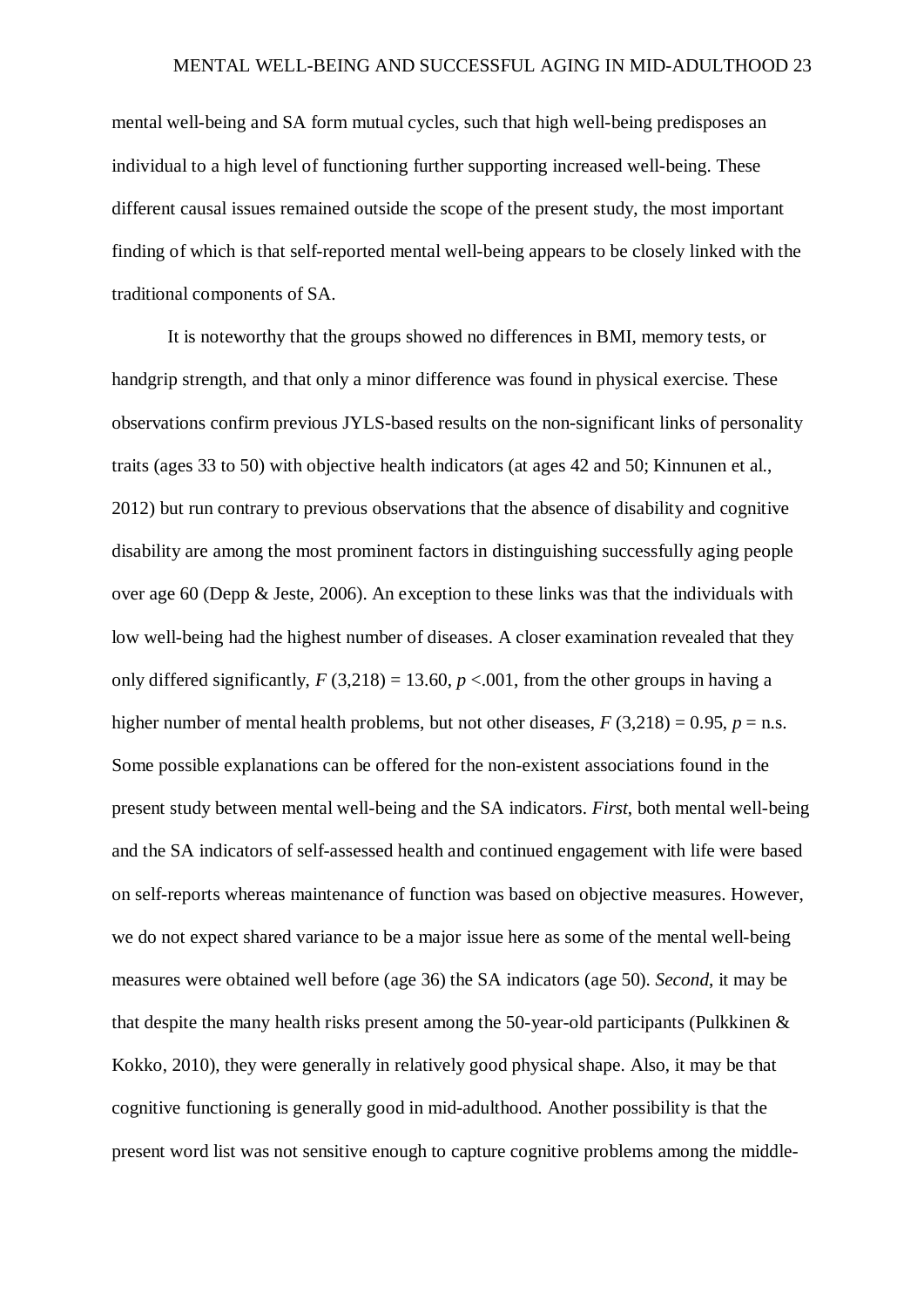aged informants. Conversely, a favorable physical condition and good cognitive abilities leave less room for mental well-being as a contributory factor. On the other hand, the link between low well-being and mental health problems is theoretically meaningful. *Third*, it should be noted that the present measures of physical exercise (i.e., exercise frequency and handgrip) differ from those traditionally used among older participants (e.g., activities of daily living, balance, and lower extremity movements) and thus render direct comparisons of the results difficult.

The present study has some shortcomings. The sample was relatively small compared to samples in many cross-sectional and epidemiological studies. However, considering the length of this longitudinal study and the many types and waves of data collected (questionnaires, interviews, objective health measures), the sample size can be considered adequate. Further, for some variables, the number of participants ranged widely, from the maximum of 335 in the well-being profiles to just around 200 in the memory tests. This can be explained by the fact that more participants answered the questionnaires than attended the health interview (when the memory tests were administered). Because the low mental wellbeing group was small, accounting for about 3% of the population, the number of participants in this group in the ANCOVA comparisons was also rather low for some variables (e.g., memory tests). The varying numbers of participants might have affected the statistical power of our analyses. It should also be acknowledged that the Cronbach's alpha reliabilities for the life satisfaction variable were somewhat low (.55–.65). However, its correlations with other well-being indicators have been consistent and as expected (Kokko et al., 2013b, 2015). Finally, our participants represented a single age-cohort of 50-year-olds, drawn from one country, which limits the generalizations of the findings to other cultures.

Notwithstanding these limitations, we consider our study an important attempt to combine the models of multidimensional well-being (Keyes, 2005) and successful aging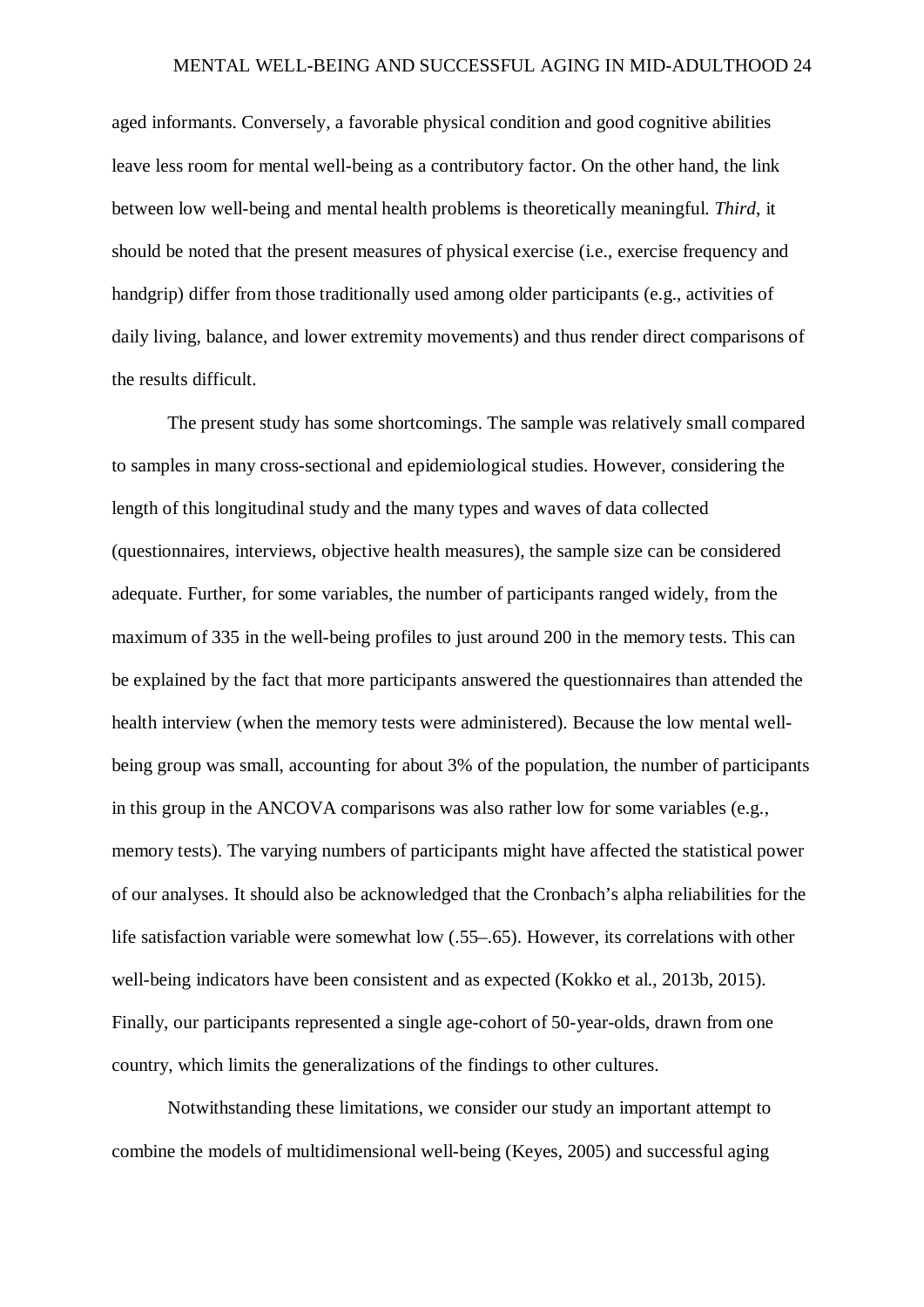(Rowe & Kahn, 1987, 1997). In this study, mental well-being complemented the traditional SA indicators. Mental well-being profiles were examined using an advanced statistical method, namely, Latent Profile Analysis, where we simultaneously investigated three wellbeing indicators (i.e., emotional, psychological, and social) at three measurement points (social well-being at two) with the aim of locating stable aspects of individual differences in well-being. We sought, further, to generalize the model of successful aging to the younger age cohorts and to respond to the call to view SA as a life-course process. It would be interesting to see whether the present results are replicated in other studies, with individuals of various ages and from different cultures. It would be particularly worthwhile to investigate whether the present SA indicators need modification to capture the aging processes of younger individuals, such as those in early middle-age, and whether they would show profiles resembling those obtained by Aldwin et al. (2001) and Morack et al. (2013) for much older participants.

The present findings on profiles of mental well-being can be utilized, for example, in the occupational health domain and other health services. It is important to identify middleaged individuals who might be at risk for decreased functioning owing to impaired mental well-being. In this endeavor, in addition to mental health problems, it is important to pay attention to the potential absence of positive signs of mental well-being. Considering their stability across time, there is a strong case for intervening in cases of lowered emotional, psychological, and/or social well-being. One possibility, with long-standing implications extending to old age (Lang & Carstensen, 1994; Seeman, Lusignolo, Albert, & Berkman, 2001) is to support an individual's social relations and support, as these seem to link mental well-being and continued engagement in life. It seems that higher-educated individuals have more resources to obtain high well-being than those with a lower level of education.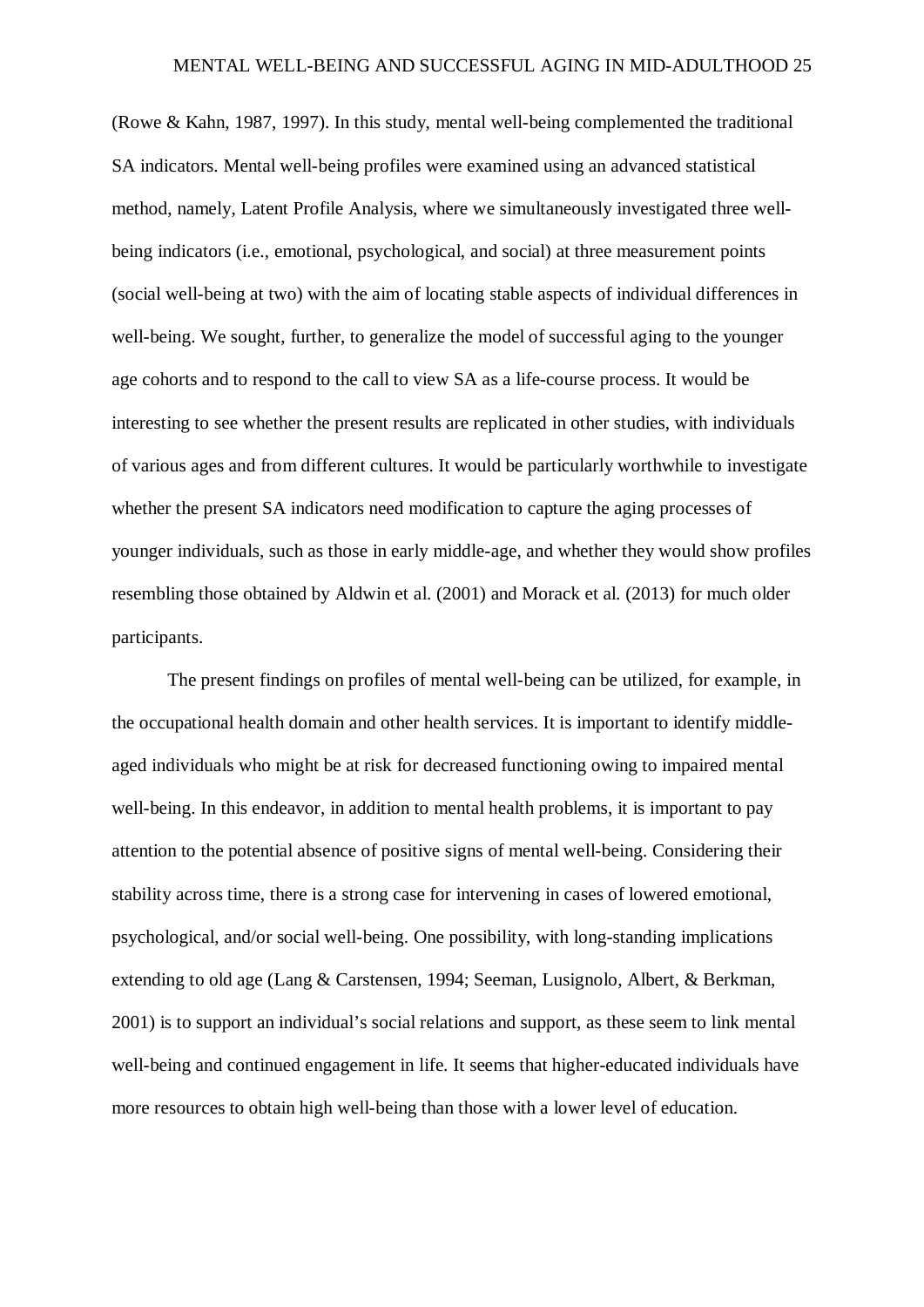#### **Footnote**

<sup>1</sup>The correlations between the SA indicators, after controlling for gender and education, are available from the first author upon request.

#### **References**

- Aldwin, C. M., Spiro III, A., Levenson, M. R., & Cupertino, A. P. (2001). Longitudinal findings from the normative aging study: III. Personality, individual health trajectories, and mortality. *Psychology and Aging*, *16,* 450– 465.
- Ardelt, M. (2003). Effects of religion and purpose in life on elders' subjective well-being and attitudes toward death. *Journal of Religious Gerontology*, *14*, 55–77.
- Bennett, A. A., Gabriel, A. S., Calderwood, C., Dahling, J. J., & Trougakos, J. P. (2016). Better together? Examining profiles of employees recovery experiences. *Journal of Applied Psychology, 101,* 1635–1654.
- Burns, R. A., Mitchell, P., Shaw, J., & Anstey, K. J. (2014). Trajectories of terminal decline in the well-being of older women: The DYNOPTA project. *Psychology and Aging*, *29,* 44–56.
- Charles, S., & Carstensen, L. L. (2010). Social and emotional aging. *Annual Review of Psychology*, *61*, 383–409.
- Cho, J., Martin, P., Poon, L. W., & Georgia Centenarian Study. (2015). Successful aging and subjective well-being among oldest-old adults. *The Gerontologist*, *55,* 132–143.
- Cutrona, C. E., & Russell, D. W. (1987). The provisions of social relationships and adaptation to stress. *Advances in personal relationships*, *1,* 37–67.
- Depp, C. A., & Jeste, D. V. (2006). Definitions and predictors of successful aging: a comprehensive review of larger quantitative studies. *The American Journal of Geriatric Psychiatry*, *14,* 6–20.

Diener, E. (1984). Subjective well-being. *Psychological Bulletin, 95,* 542–575.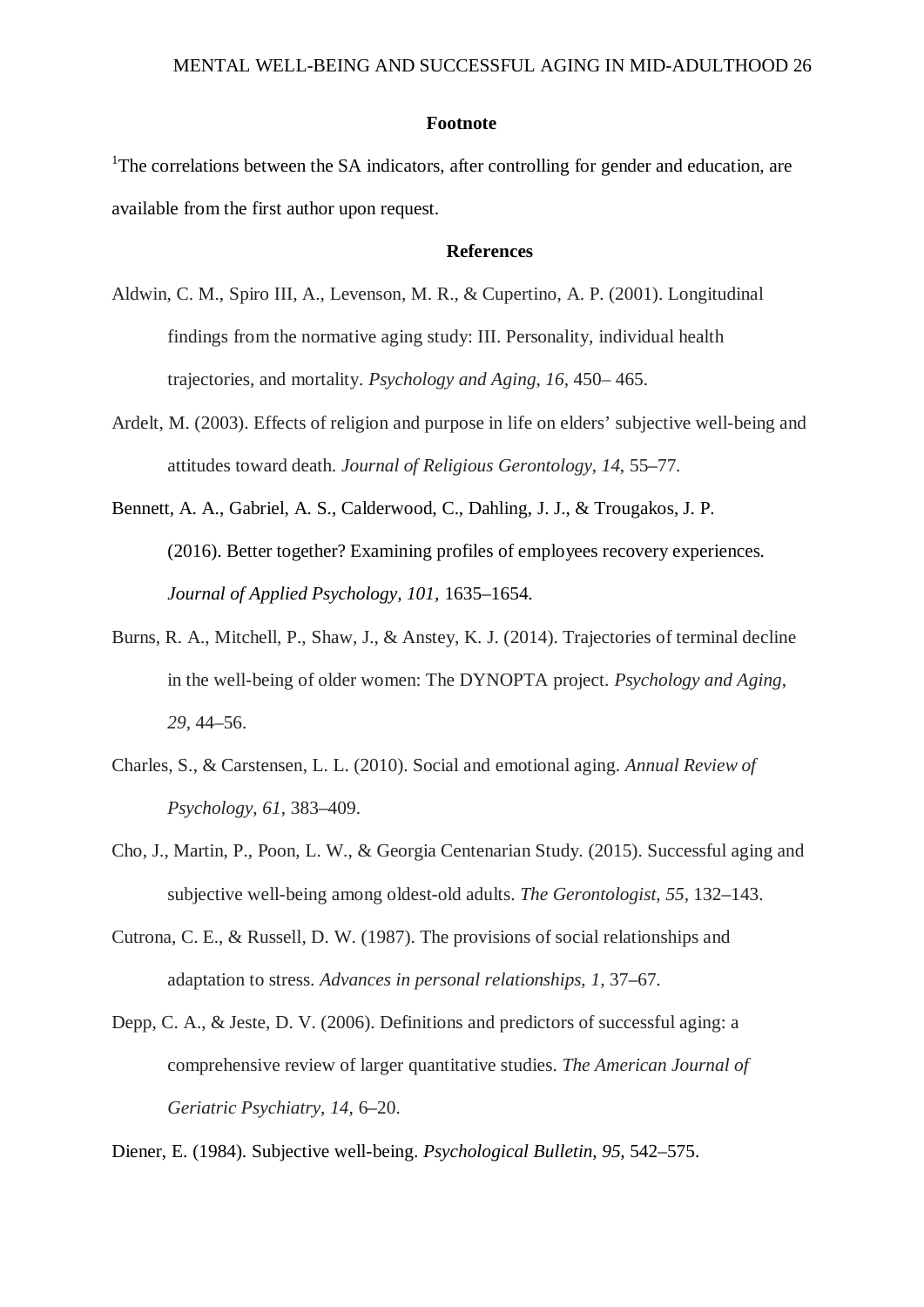Enders, G. K. (2010). *Applied missing data analysis.* New York: The Guilford Press.

- Fauth, E. B., Gerstorf, D., Ram, N., & Malmberg, B. (2012). Changes in depressive symptoms in the context of disablement processes: Role of demographic characteristics, cognitive function, health, and social support. *Journals of Gerontology Series B: Psychological Sciences and Social Sciences*, *67,* 167–177.
- Friedman, H. S., & Kern, M. L. (2014). Personality, well-being, and health. *Annual Review of Psychology, 65,* 719–742.
- Gerstorf, D., Hülür, G., Drewelies, J., Eibich, P., Duezel, S., Demuth, I., Ghisletta, P., Steinhagen-Thiessen, E., Wagner, G. G., & Lindenberger, U. (2015). Secular changes in late-life cognition and well-being: towards a long bright future with a short brisk ending? *Psychology and Aging, 30,* 301–310.
- Graham, J. W., Cumsille, P. E., & Elek-Fisk, E. (2002). Methods for handling missing data. In J. A. Schinka & W. F. Velicer (Eds.), *Research methods in psychology. 2nd volume of Handbook of Psychology* (pp. 87–114). New York, NY, USA: John Wiley & Sons.
- Heikkinen, R.-L., Berg, S., & Avlund, K. (1995). Depressive symptoms in late life. *Journal of Cross-Cultural Gerontology*, *10,* 315–330.
- Heyman, A., Fillenbaum, G. G., & Nash, F. (1997). *Consortium to Establish a Registry for Alzheimer's Disease: the CERAD experience*. Philadelphia, PA, USA: Lippincott-Raven Publishers.
- Keyes, C. L. M. (1998). Social well-being. *Social Psychology Quarterly*, 121–140.
- Keyes, C. L. M. (2005). Mental illness and/or mental health? Investigating axioms of the complete state model of health. *Journal of Consulting and Clinical Psychology, 73,* 539–548.
- Kinnunen, M.-L., Metsäpelto, R.-L., Feldt, T., Kokko, K., Tolvanen, A., Kinnunen, U., Leppänen, E., & Pulkkinen, L. (2012). Personality profiles and health: Longitudinal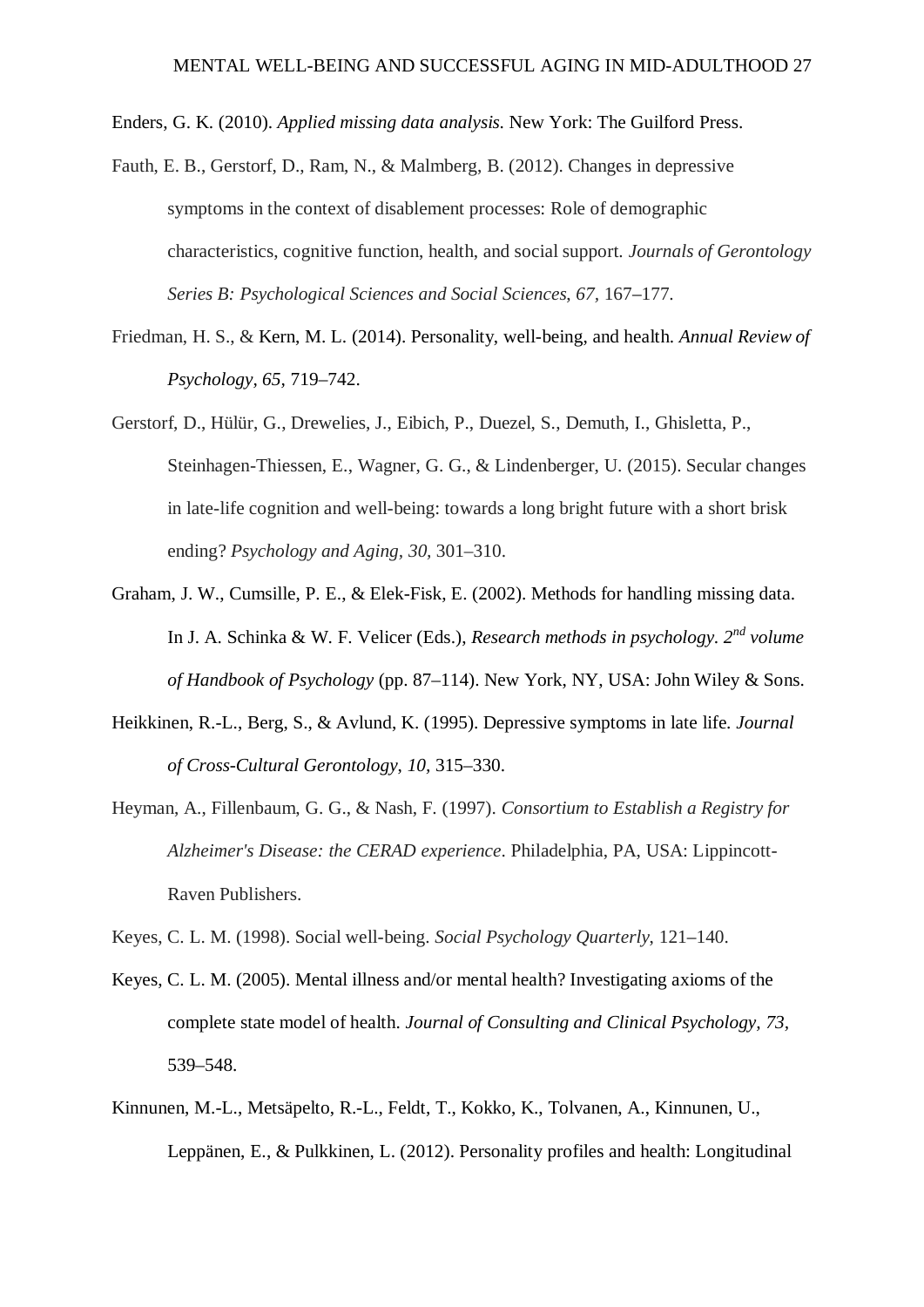evidence among Finnish adults. *Scandinavian Journal of Psychology, 53,*512–522*.*

- Kokko, K., Korkalainen, A., Lyyra, A.-L., & Feldt, T. (2013b). Structure and continuity of well-being in mid-adulthood: A longitudinal study. *Journal of Happiness Studies, 14,* 99–114.
- Kokko, K., Pulkkinen, L., Mesiäinen, P., & Lyyra, A.-L. (2008). Trajectories based on postcomprehensive and higher education: Their correlates and antecedents. *Journal of Social Issues, 64,* 59– 76.
- Kokko, K., Rantanen, J., & Pulkkinen, L. (2015). Associations between mental well-being and personality from a life span perspective. In M. Blatny (Ed.), *Personality and wellbeing across the life-span* (pp. 134–159)*.* New York, NY, USA: Palgrave Macmillan.
- Kokko, K., Tolvanen, A., & Pulkkinen, L. (2013a). Associations between personality traits and psychological well-being across time in middle adulthood. *Journal of Research in Personality, 47,* 748–756.
- Kunzmann, U., Little, T. D., & Smith, J. (2000). Is age-related stability of subjective wellbeing a paradox? Cross-sectional and longitudinal evidence from the Berlin Aging Study. *Psychology and Aging*, *15,* 511–526.
- Lachman, M. E. (2015). Mind the gap in the middle: A call to study midlife. *Research in Human Development*, *12,* 327–334.
- Lachman, M. E., Teshale, S., & Agrigoroaei, S. (2015). Midlife as a pivotal period in the life course: Balancing growth and decline at the crossroads of youth and old age. *International Journal of Behavioral Development*, *39,* 20–31.
- Lahey, B. B. (2009). Public health significance of neuroticism. *American Psychologist, 64,* 241–256.
- Lang, F. R., & Carstensen, L. L. (1994). Close emotional relationships in late life: further support for proactive aging in the social domain. *Psychology and Aging*, *9,* 315–324.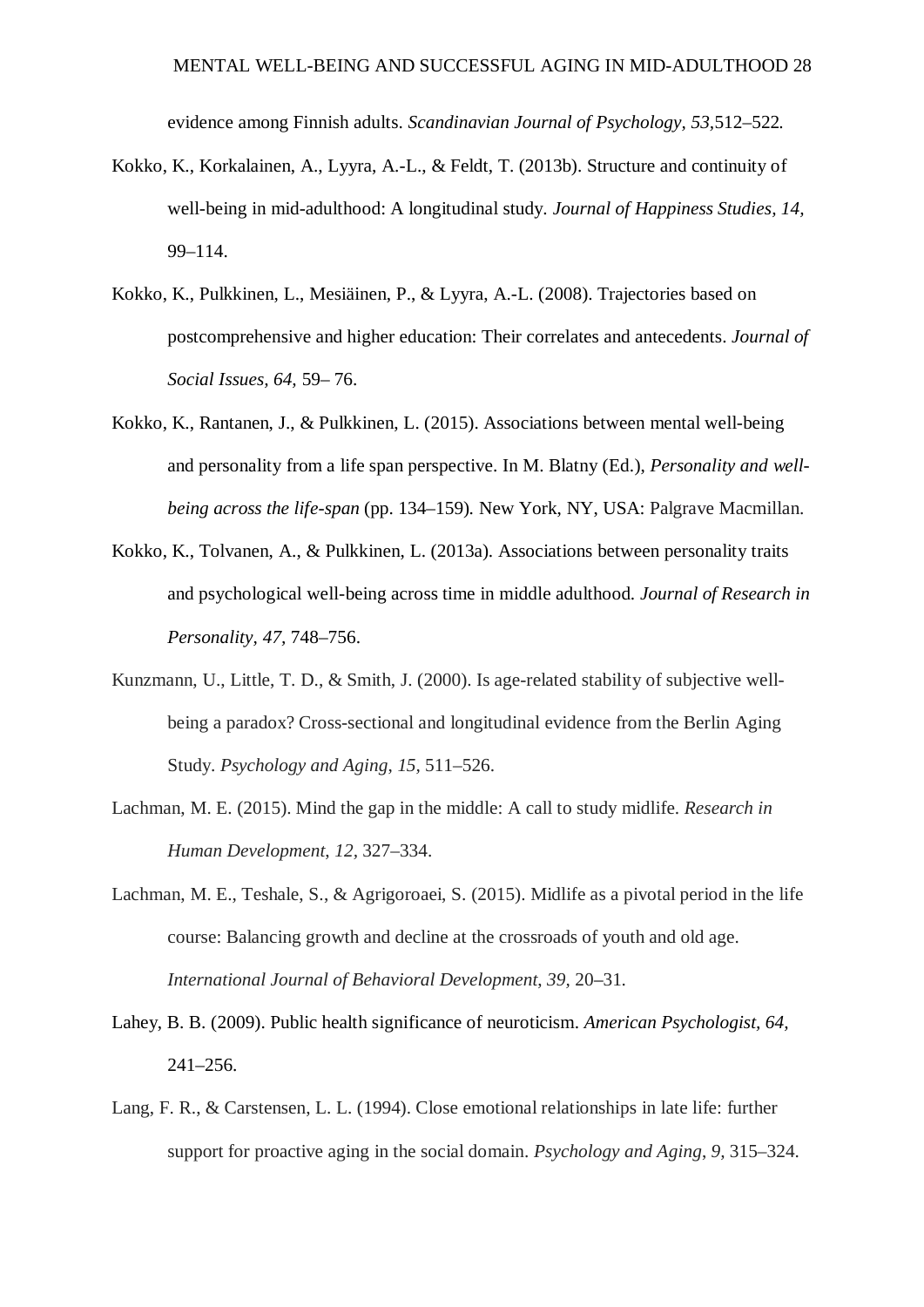- Laursen, B. P., & Hoff, E. (2006). Person-centered and variable-centered approaches to longitudinal data. *Merrill-Palmer Quarterly, 52, 377–389.*
- Lubke, G. H., & Muthén, B. (2005). Investigating population heterogeneity with factor mixture models. *Psychological Methods, 10,* 21–39.
- Lyyra, T. M., & Heikkinen, R. L. (2006). Perceived social support and mortality in older people. *The Journals of Gerontology Series B: Psychological Sciences and Social Sciences*, *61,* S147–S152.
- Martin, P., Kelly, N., Kahana, B., Kahana, E., Willcox, B. J., Willcox, D. C., & Poon, L. W. (2015). Defining successful aging: A tangible or elusive concept? *The Gerontologist*, *55*, 14–25.
- Morack, J., Ram, N., Fauth, E. B., & Gerstorf, D. (2013). Multidomain trajectories of psychological functioning in old age: A longitudinal perspective on (uneven) successful aging. *Developmental Psychology*, *49,* 2309–2324.
- Muthén, B. O. (1998−2004). *Mplus technical appendices.* Los Angeles, CA, USA: Muthén & Muthén. https://www.statmodel.com/download/techappen.pdf
- Muthén, L. K., & Muthén, B. O. (1998–2012). *Mplus user's guide* (7th ed.). Los Angeles, CA, USA: Muthén & Muthén.
- Nylund, K. L., Asparouhov, T., & Muthén, B. (2007). Deciding on the number of classes in latent class analysis and growth mixture modeling: A Monte Carlo simulation study. *Structural Equation Modeling, 14,* 535–569.
- Pinquart, M., & Sörensen, S. (2000). Influences of socioeconomic status, social network, and competence on subjective well-being in later life: a meta-analysis. *Psychology and Aging*, *15,* 187–224.

Pulkkinen, L. (2017). *Human development from middle childhood to middle adulthood:*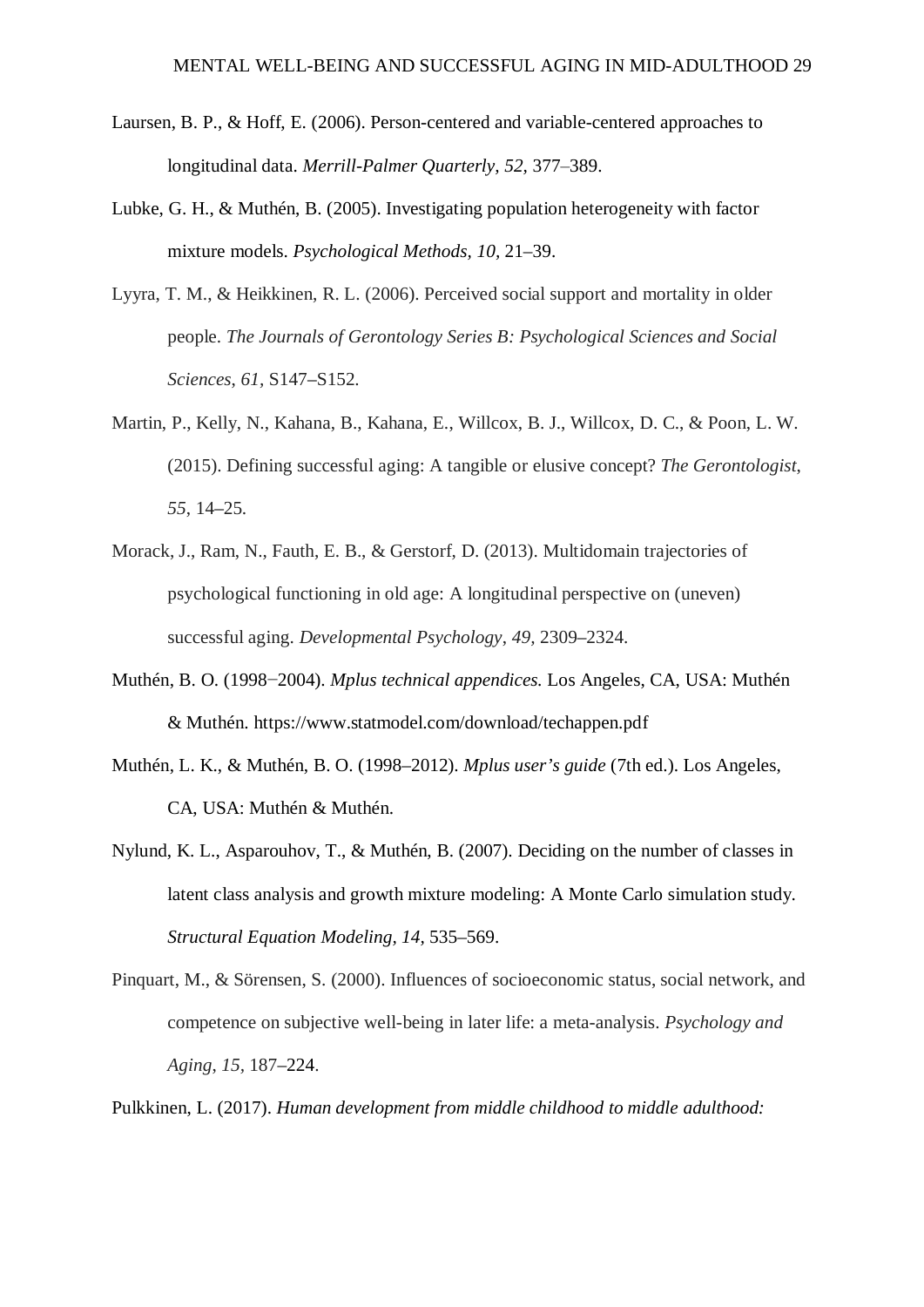*Growing up to be middle-aged.* (In collaboration with Katja Kokko.) London: Routledge.

- Pulkkinen, L., & Kokko, K. (Eds.) (2010). *Keski-ikä elämänvaiheena* [Middle age as a stage of life]. Jyväskylä, Finland: Department of Psychology, University of Jyväskylä.
- Pulkkinen, L., Ohranen, M., & Tolvanen, A. (1999). Personality antecedents of career orientation and stability among women compared to men. *Journal of Vocational Behavior*, *54*, 37–58.
- Pulliainen, V., Hokkanen, L., Salo, J., & Hänninen, T. (1999). *CERAD-kognitiivinen tehtäväsarja. Käsikirja* [Manual of the Finnish version of the CERAD neuropsychological battery]. Kuopio, Finland: Suomen Alzheimertutkimusseura ry.
- Queen, T. L., Stawski, R. S., Ryan, L. H., & Smith, J. (2014). Loneliness in a day: Activity engagement, time alone, and experienced emotions. *Psychology and Aging*, *29,* 297–305.
- Rowe, J. W., & Kahn, R. L. (1987). Human aging: usual and successful. *Science*, *237,* 143– 149.
- Rowe, J. W., & Kahn, R. L. (1997). Successful aging. *The Gerontologist*, *37,* 433–440.
- Rowe, J. W., & Kahn, R. L. (2015). Successful aging 2.0: Conceptual expansions for the  $21<sup>st</sup>$ century. *Journals of Gerontology, Series B: Psychological Sciences and Social Sciences, 70,* 593-596.
- Ryan, R. M., & Deci, E. L. (2001). On happiness and human potentials: A review of research on hedonic and eudaimonic well-being. *Annual Review of Psychology, 52,* 141–166.
- Ryff, C. D. (1989). Happiness is everything or is it? Explorations on the meaning of psychological well-being. *Journal of Personality and Social Psychology, 57,* 1069– 1081.
- Ryff, C. D., & Keyes, C. L. M. (1995). The structure of psychological well-being revisited.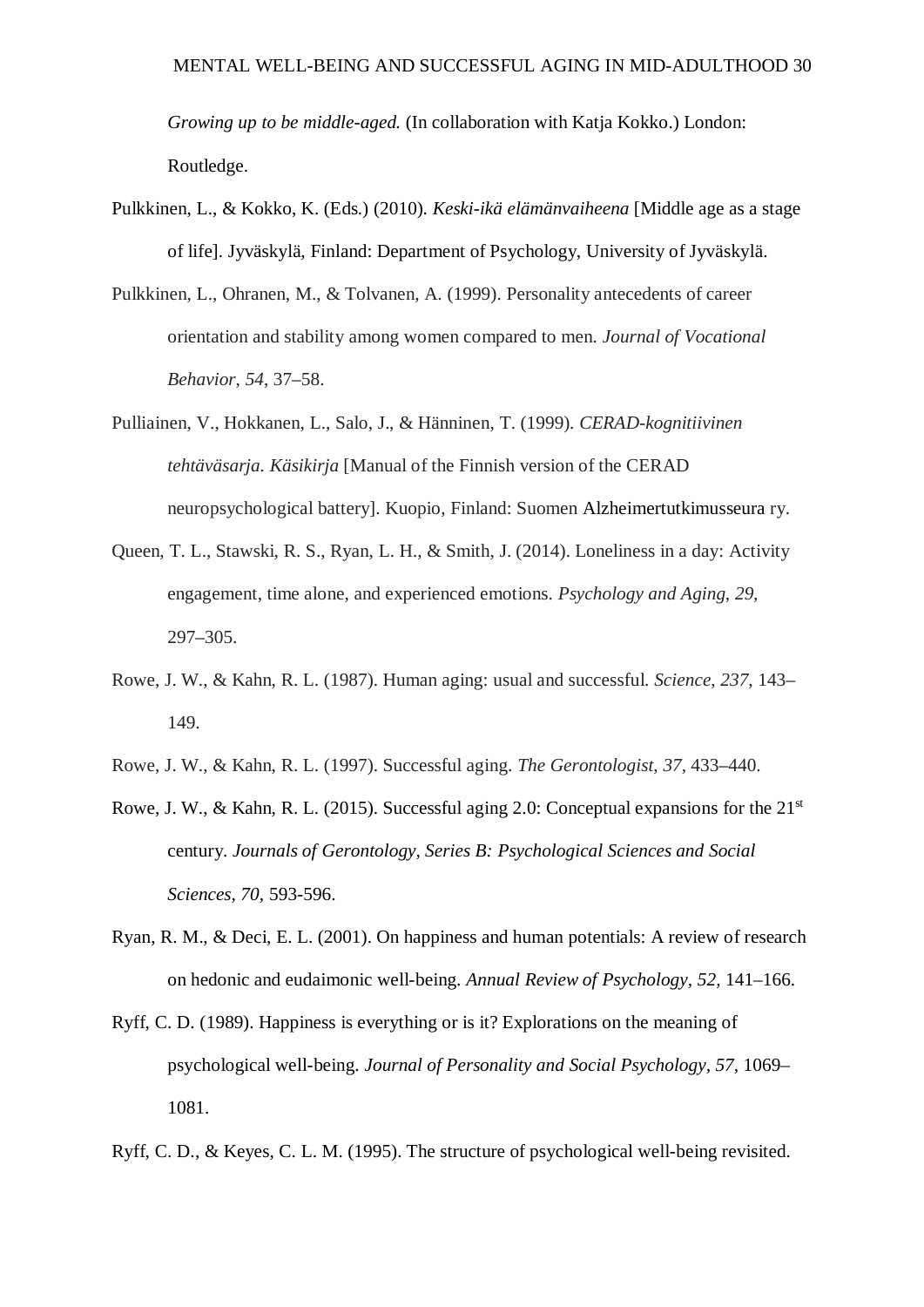*Journal of Personality and Social Psychology, 69,* 719–727.

- Schafer, J. L., & Graham, J. W. (2002). Missing data: Our view of the state of the art. *Psychological Methods, 7, 147–177.*
- Seeman, T. E., Lusignolo, T. M., Albert, M., & Berkman, L. (2001). Social relationships, social support, and patterns of cognitive aging in healthy, high-functioning older adults: MacArthur studies of successful aging. *Health Psychology*, *20,* 243–255.
- Steel, P., Schmidt, J., & Shultz, J. (2008). Refining the relationship between personality and subjective well-being. *Psychological Bulletin, 134,* 138–161.
- Steptoe, A., & Wardle, J. (2012). Enjoying life and living longer. *Archives of Internal Medicine*, *172,* 273–275.
- Sterba, S. K. (2013). Understanding linkages among mixture models. *Multivariate Behavioral Research, 48*, 775–815.
- Stowe, J. D., & Cooney, T. M. (2015). Examining Rowe and Kahn's concept of successful aging: Importance of taking a life course perspective. *The Gerontologist, 55,* 43–50.
- Wang, M., Sinclair, R., Zhou, L., & Sears, L. (2013). Person-centered analysis. Methods, applications, and implications for occupational health psychology. In L. Tetric, M. Wang, & R. Sinclair (Eds.), *Research methods in occupational health psychology: Measurement, design, and data analysis* (pp. 249–373). New York: Routledge.
- Waterman, A. S. (1993). Two conceptions of happiness: Contrasts of personal expressiveness (eudaimonia) and hedonic enjoyment. *Journal of Personality and Social Psychology*, *64,* 678–691.
- Weber, K., Canuto, A., Giannakopoulos, P., Mouchian, A., Meiler-Mititelu, C., Meiler, A., Herrman, F. R., Delaloye, C., Ghisletta, P., Lecerf, T., & de Ribaupierre, A. (2015). Personality, psychosocial and health-related predictors of quality of life in old age. *Aging & Mental Health*, *19,* 151–158.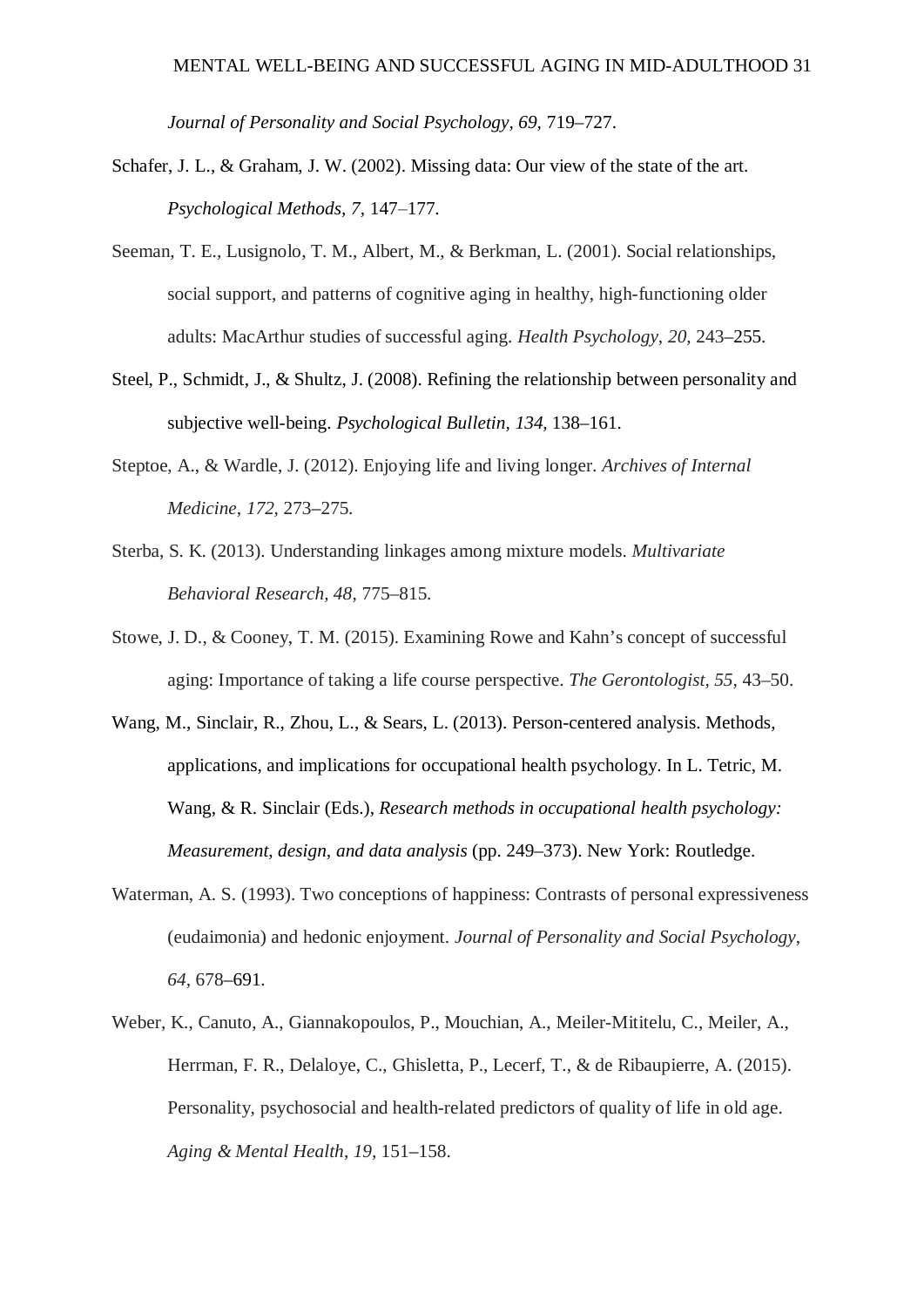Wilson, R. S., Boyle, P. A., Segawa, E., Yu, L., Begeny, C. T., Anagnos, S. E., & Bennett, D. A. (2013). The influence of cognitive decline on well-being in old age. *Psychology and Aging*, *28,* 304–313.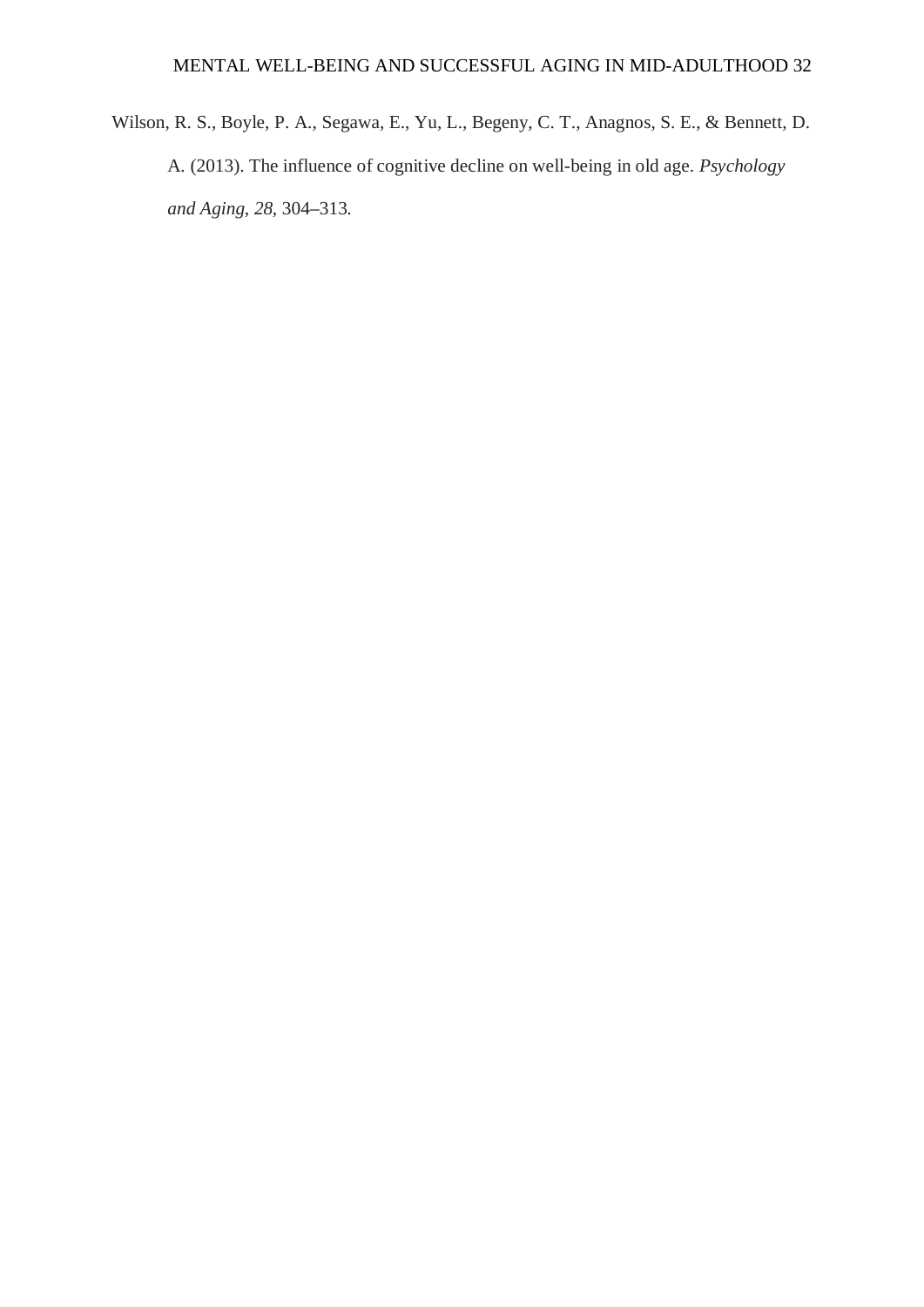Table 1

*Means (M) and Standard Deviations (SD) for the Study Variables (Age in Parentheses at the Time of Measurement) in Women (n = 105–151) and Men (n = 97–160): T-Test for Independent Samples, Mean Differences and Their 95% Confidence Intervals (CI), and Effect Sizes*

| Variable                            | Women            |      | Men              |      |               |        |                       |               |             |
|-------------------------------------|------------------|------|------------------|------|---------------|--------|-----------------------|---------------|-------------|
|                                     | $\boldsymbol{M}$ | SD   | $\boldsymbol{M}$ | SD   | $t$ statistic | df     | Mean                  | 95% CI        | Cohen's $d$ |
|                                     |                  |      |                  |      |               |        | difference            |               |             |
| <b>Mental well-being</b>            |                  |      |                  |      |               |        |                       |               |             |
| Emotional well-being                |                  |      |                  |      |               |        |                       |               |             |
| Life satisfaction <sup>a</sup> (36) | 3.01             | 0.35 | 3.03             | 0.37 | $-0.47$       | 309    | $-0.02$               | $-0.10, 0.06$ | 0.06        |
| Life satisfaction $(42)$            | 3.11             | 0.37 | 3.06             | 0.43 | 0.87          | 277    | 0.04                  | $-0.05, 0.14$ | 0.13        |
| Life satisfaction $(50)$            | 3.08             | 0.39 | 3.08             | 0.39 | $-0.02$       | 261    | 0.00                  | $-0.10, 0.09$ | 0.00        |
| Psychological well-being            |                  |      |                  |      |               |        |                       |               |             |
| Psychological well-being (36)       | 3.21             | 0.29 | 3.15             | 0.33 | 1.40          | 278.22 | 0.05<br>$-0.02, 0.13$ |               | 0.19        |
| Psychological well-being (42)       | 3.18             | 0.34 | 3.10             | 0.33 | 1.73          | 242    | 0.07                  | $-0.01, 0.16$ | 0.24        |
| Psychological well-being (50)       | 3.20             | 0.39 | 3.16             | 0.33 | 0.92          | 222    | 0.04                  | $-0.05, 0.13$ | 0.12        |
| Social well-being                   |                  |      |                  |      |               |        |                       |               |             |
| Social well-being (42)              | 2.83             | 0.39 | 2.81             | 0.38 | 0.36          | 238    | 0.02                  | $-0.08, 0.12$ | 0.05        |
| Social well-being (50)              | 2.97             | 0.38 | 2.95             | 0.40 | 0.29          | 221    | 0.02                  | $-0.09, 0.12$ | 0.05        |
| <b>Successful aging</b>             |                  |      |                  |      |               |        |                       |               |             |
| Disease and disability              |                  |      |                  |      |               |        |                       |               |             |
| Self-assessed poor health (50)      | 2.22             | 0.82 | 2.37             | 0.95 | $-1.49$       | 274.74 | $-0.16$               | $-0.37, 0.05$ | 0.17        |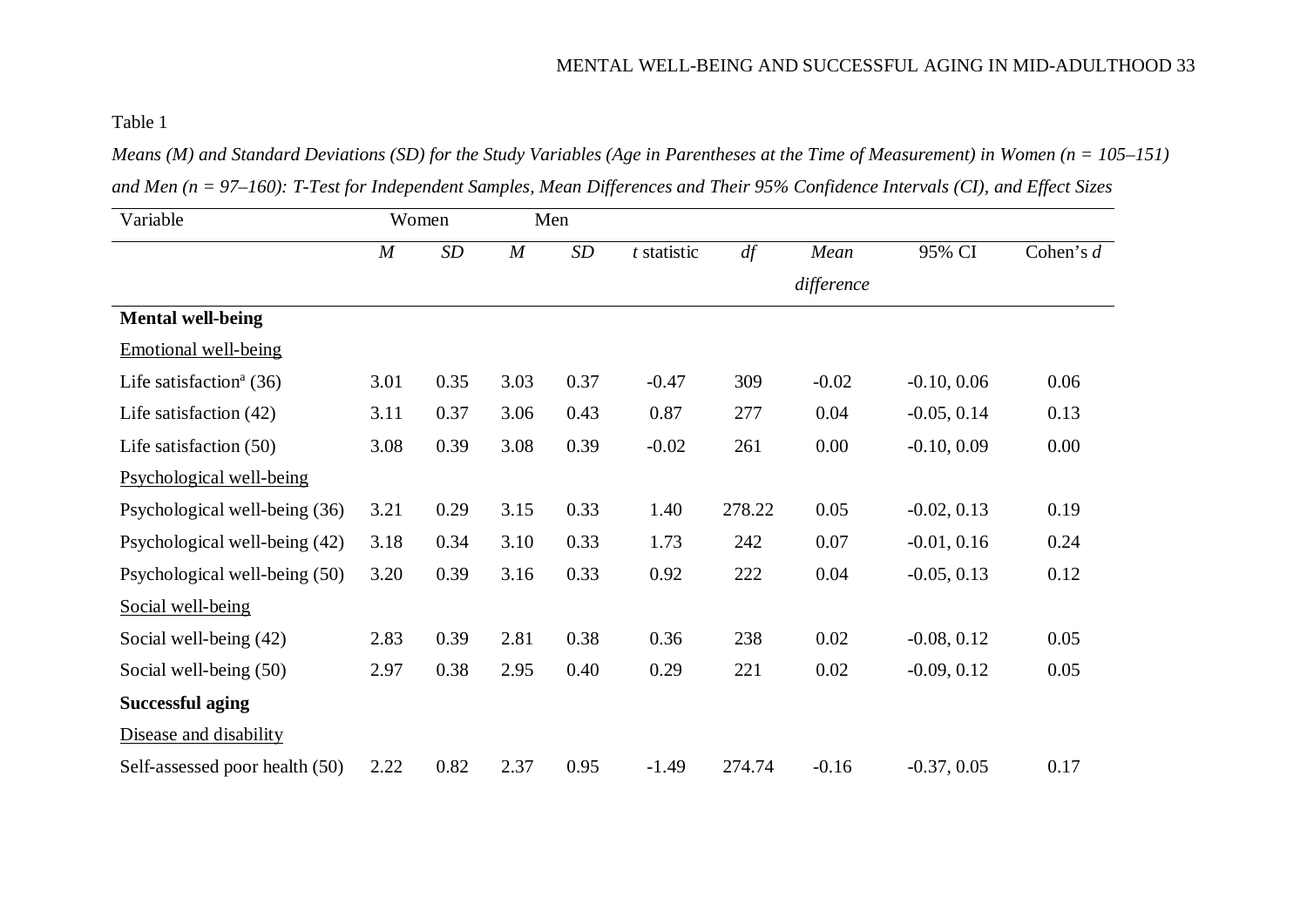| Diseases $(50)$               | 1.70  | 1.38  | 1.71  | 1.41  | $-0.06$     | 229    | $-0.01$  | $-0.34, 0.32$    | 0.01 |
|-------------------------------|-------|-------|-------|-------|-------------|--------|----------|------------------|------|
| Body mass index (50)          | 26.66 | 5.27  | 28.15 | 4.30  | $-2.26*$    | 205.63 | $-1.49$  | $-2.79, -0.19$   | 0.31 |
| Maintenance of function       |       |       |       |       |             |        |          |                  |      |
| Word list recall (50)         | 95.34 | 10.95 | 92.85 | 12.26 | 1.58        | 216    | 2.49     | $-0.62, 5.59$    | 0.21 |
| Digit memory span (50)        | 6.32  | 1.66  | 6.64  | 1.68  | $-1.34$     | 200    | $-0.32$  | $-0.78, 0.15$    | 0.19 |
| Exercise $(50)$               | 4.40  | 1.62  | 4.09  | 1.76  | 1.46        | 256    | 0.31     | $-0.11, 0.73$    | 0.18 |
| Handgrip strength (50)        | 34.94 | 7.76  | 57.60 | 10.37 | $-18.44***$ | 201.86 | $-22.66$ | $-25.08, -20.23$ | 2.47 |
| Continued engagement          |       |       |       |       |             |        |          |                  |      |
| Low loneliness $(50)$         | 3.66  | 0.29  | 3.58  | 0.35  | 1.79        | 230    | 0.08     | $-0.01, 0.16$    | 0.25 |
| Stability of career line (50) | 2.61  | 0.71  | 2.61  | 0.77  | $-0.01$     | 261    | 0.00     | $-0.18, 0.18$    | 0.00 |
| Occupational status (50)      | 2.15  | 0.59  | 1.83  | 0.87  | $3.52**$    | 222.48 | 0.33     | 0.14, 0.51       | 0.43 |
| Income $(50)$                 | 5.90  | 3.05  | 7.01  | 3.15  | $-2.83**$   | 250    | $-1.11$  | $-1.88, -0.34$   | 0.36 |

*Note.* <sup>a</sup>Life satisfaction was used as an indicator of emotional well-being.

\**p* < .05; \*\**p* < .01; \*\*\**p* < .001.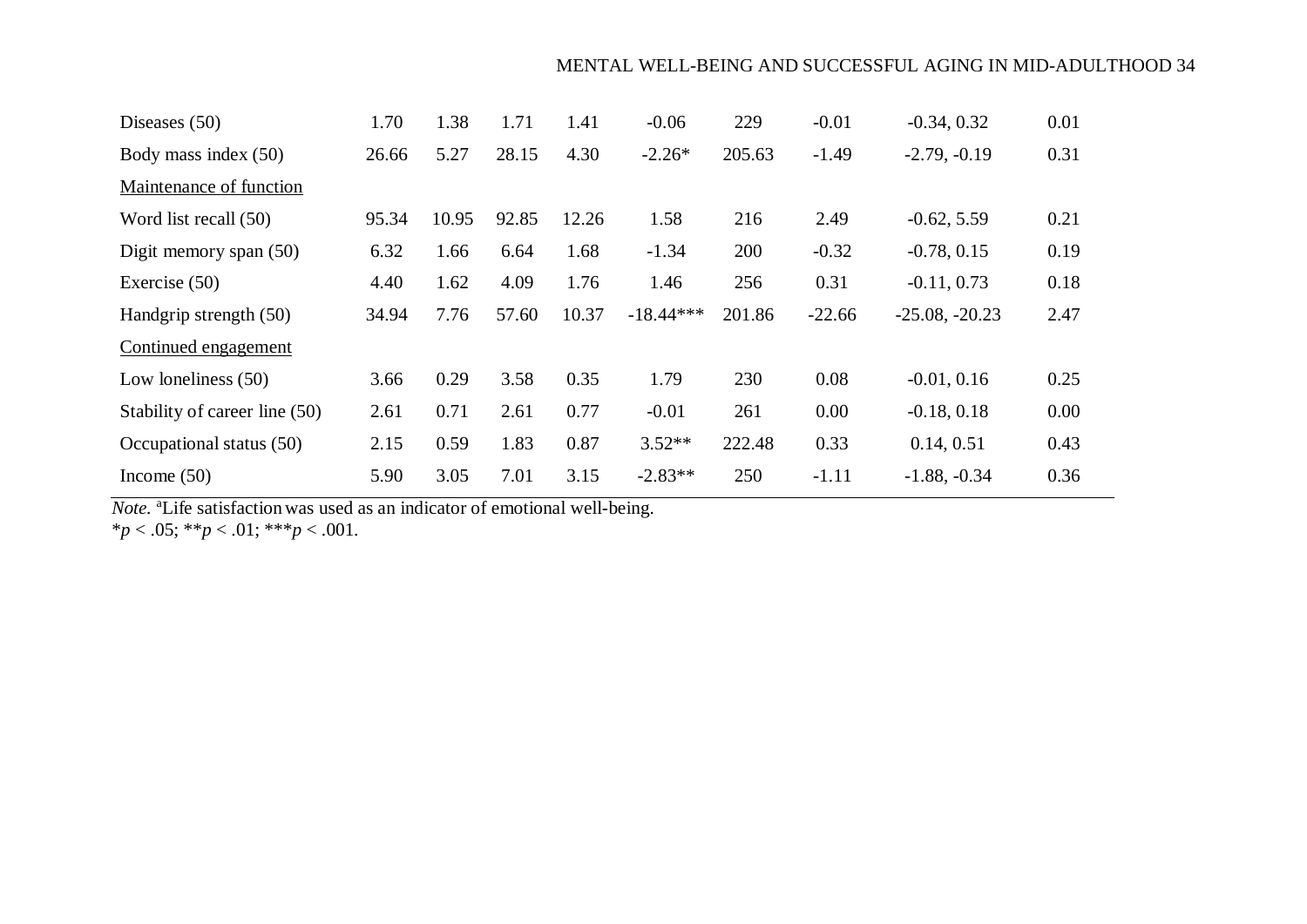## Table 2

## *Fit Indices for Mental Well-being with Different Numbers of Latent Classes: Latent Profile Analyses*

| No. of          | Log L     | Entropy | <b>BIC</b> | LMR                      | Latent class proportions                              |
|-----------------|-----------|---------|------------|--------------------------|-------------------------------------------------------|
| classes         |           |         |            |                          | $n\left(\%\right)$                                    |
| $\mathbf{1}$    | $-827.97$ |         | 1748.97    | $\overline{\phantom{0}}$ | 320 (100)                                             |
| 2               | $-603.24$ | 0.74    | 1351.82    | .006                     | 133(40)/202(60)                                       |
| $\mathfrak{Z}$  | $-532.65$ | 0.73    | 1262.98    | .566                     | 128(38)/165(49)/42(13)                                |
| $\overline{4}$  | $-497.71$ | 0.73    | 1245.42    | .113                     | 9(3)/96(28)/73(22)/157(47)                            |
| 5 <sup>5</sup>  | $-472.03$ | 0.73    | 1246.40    | .062                     | 54 (16) / 81 (24) / 163 (49) / 28 (8) / 9 (3)         |
| 6               | $-448.15$ | 0.72    | 1250.96    | .386                     | $52(15)/35(10)/156(47)/36(11)/47(14)/9(3)$            |
| $7\overline{ }$ | $-425.34$ | 0.73    | 1257.68    | .394                     | $35(10)/145(43)/31(9)/14(44)/53(16)/48(14)/9(3)$      |
| 8               | $-404.32$ | 0.74    | 1267.96    | .280                     | $103(32)/76(24)/57(18)/43(13)/13(4)/12(4)/11(3)/5(1)$ |

*Note.* BIC = Bayesian information criterion; LMR = Lo-Mendell-Rubin test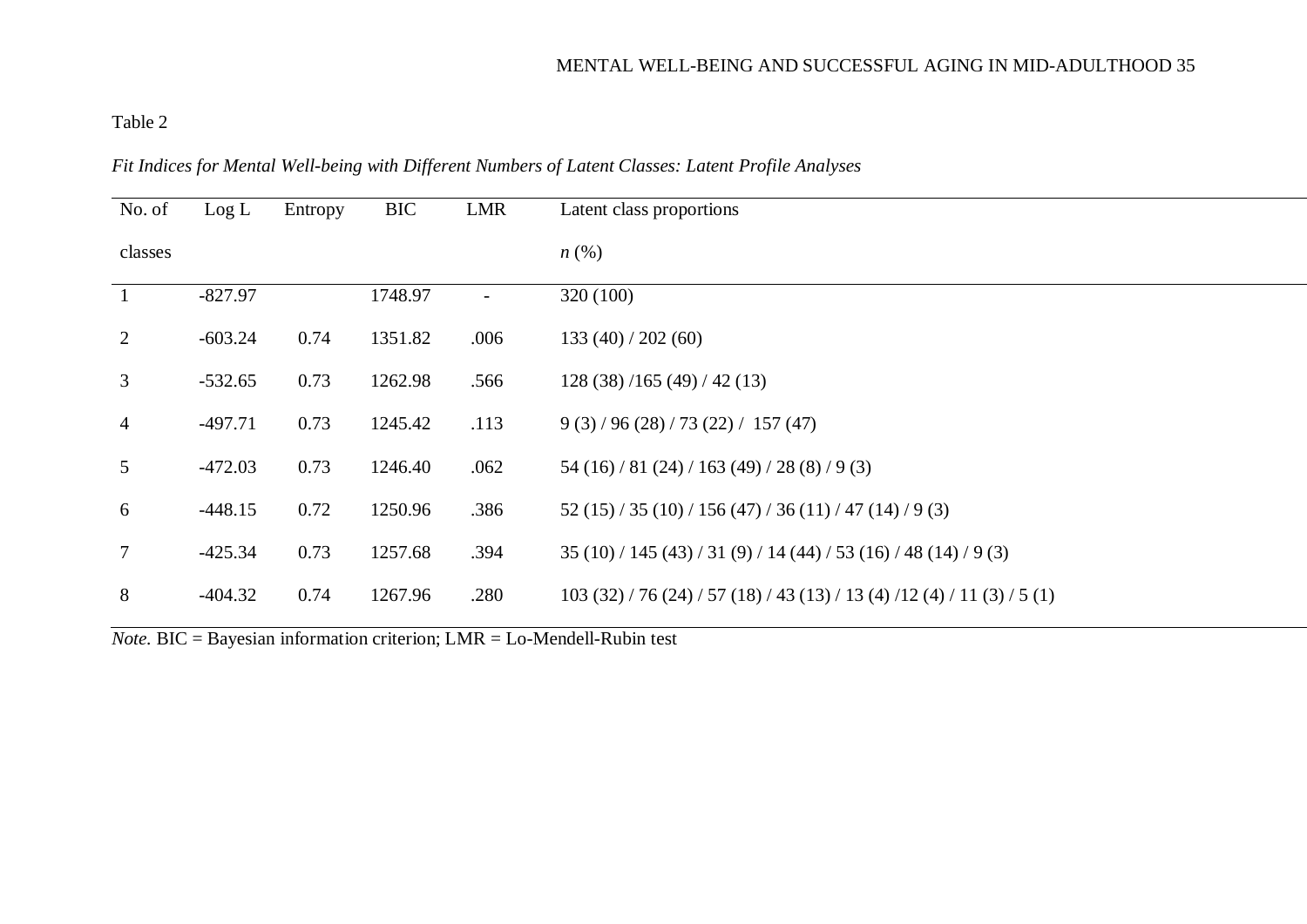## Table 3

|                           |                    | <b>Emotional well-being</b> |           |                  |           |      |       | <b>Psychological well-being</b> |       |          |          |      |           | <b>Social well-being</b> |       |          |           |  |
|---------------------------|--------------------|-----------------------------|-----------|------------------|-----------|------|-------|---------------------------------|-------|----------|----------|------|-----------|--------------------------|-------|----------|-----------|--|
|                           |                    | 36                          |           |                  |           | 42   |       |                                 | 50    |          | 36<br>42 |      | 50        |                          | 42    |          | 50        |  |
|                           | $n\left(\%\right)$ | $\cal M$                    | 95%       | $\boldsymbol{M}$ | 95%       | M    | 95%   | $\cal M$                        | 95%   | $\cal M$ | 95%      | M    | 95%       | $\cal M$                 | 95%   | $\cal M$ | 95%       |  |
|                           |                    |                             | <b>CI</b> |                  | <b>CI</b> |      | CI    |                                 | CI    |          | CI       |      | <b>CI</b> |                          | CI    |          | <b>CI</b> |  |
| Mental well-being profile |                    |                             |           |                  |           |      |       |                                 |       |          |          |      |           |                          |       |          |           |  |
| 1. Low well-              | 9(3)               | 2.48                        | 2.30,     | 2.07             | 1.85,     | 2.40 | 2.15, | 2.80                            | 2.55, | 2.54     | 2.17,    | 2.37 | 2.08,     | 2.05                     | 1.60, | 2.13     | 1.94,     |  |
| being                     |                    |                             | 2.66      |                  | 2.29      |      | 2.65  |                                 | 3.05  |          | 2.96     |      | 2.66      |                          | 2.50  |          | 2.32      |  |
| 2. Moderate               | 73(22)             | 2.84                        | 2.72,     | 2.87             | 2.73,     | 2.86 | 2.76, | 2.86                            | 2.80, | 2.77     | 2.63,    | 2.84 | 2.70,     | 2.55                     | 2.39, | 2.66     | 2.50,     |  |
| well-being                |                    |                             | 2.96      |                  | 3.01      |      | 2.96  |                                 | 2.96  |          | 2.91     |      | 2.98      |                          | 2.71  |          | 2.82      |  |
| 3. Relatively             | 157(47)            | 3.02                        | 2.92,     | 3.11             | 2.97,     | 3.11 | 2.99, | 3.17                            | 3.03, | 3.14     | 3.02,    | 3.18 | 3.08,     | 2.82                     | 2.74, | 2.93     | 2.83,     |  |
| high well-being           |                    |                             | 3.12      |                  | 3.25      |      | 3.23  |                                 | 3.31  |          | 3.26     |      | 3.28      |                          | 2.90  |          | 3.03      |  |
| 4. High well-             | 96(29)             | 3.22                        | 3.12,     | 3.32             | 3.22,     | 3.30 | 3.20, | 3.45                            | 3.37, | 3.47     | 3.39,    | 3.43 | 3.31,     | 3.10                     | 2.96, | 3.27     | 3.15,     |  |
| being                     |                    |                             | 3.32      |                  | 3.42      |      | 3.40  |                                 | 3.53  |          | 3.55     |      | 3.55      |                          | 3.24  |          | 3.39      |  |

*The Longitudinal Four-class Solution for the Mental Well-being Profiles at ages 36, 42, and 50 (n = 335): Latent Profile Analysis*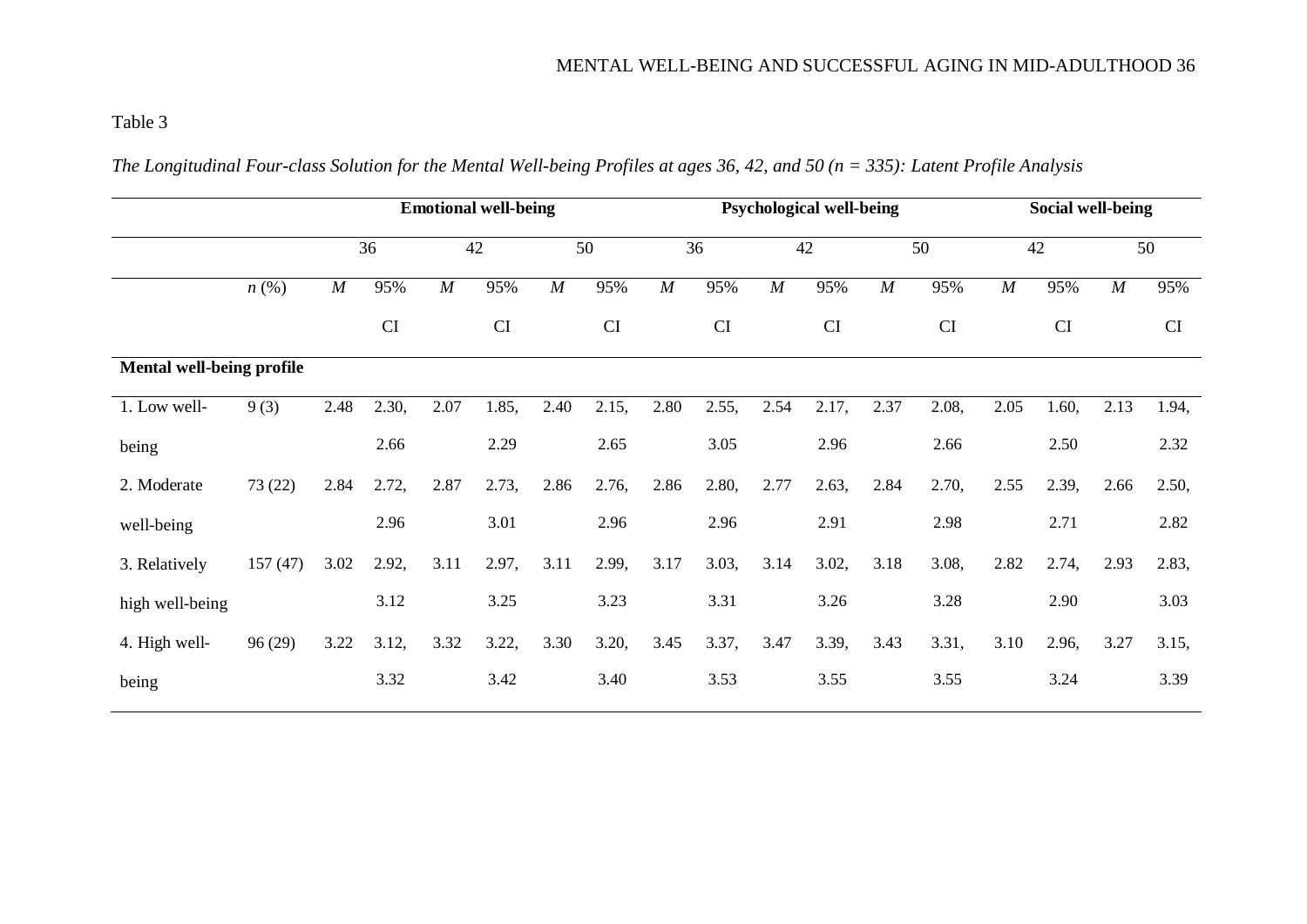### Table 4

| Distribution of the Profiles of Mental Well-Being by Gender and Education: $\chi^2$ –test and Cramer's V -test. |  |
|-----------------------------------------------------------------------------------------------------------------|--|
|-----------------------------------------------------------------------------------------------------------------|--|

|                    | <b>Mental well-being profile</b> |                   |                    |                    |           |  |  |  |  |  |  |
|--------------------|----------------------------------|-------------------|--------------------|--------------------|-----------|--|--|--|--|--|--|
|                    | 1. Low well-being                | 2. Moderate well- | 3. Relatively high | 4. High well-being | Total     |  |  |  |  |  |  |
|                    |                                  | being             | well-being         |                    |           |  |  |  |  |  |  |
| <b>Gender</b>      |                                  |                   |                    |                    |           |  |  |  |  |  |  |
| Female             | 4(2.6)                           | 29(18.7)          | 69(44.5)           | 53 (34.2)          | 155 (100) |  |  |  |  |  |  |
| Male               | 5(2.8)                           | 44(24.4)          | 88 (48.9)          | 43(23.9)           | 180 (100) |  |  |  |  |  |  |
| <b>Education</b>   |                                  |                   |                    |                    |           |  |  |  |  |  |  |
| No education       | 3(4.8)                           | 20(32.3)          | 28(45.2)           | 11(17.7)           | 62(100)   |  |  |  |  |  |  |
| Vocational school  | 3(3.0)                           | 28(28.3)          | 48 (48.5)          | 20(20.2)           | 99 (100)  |  |  |  |  |  |  |
| Vocational college | 2(2.5)                           | 10(12.5)          | 35(43.8)           | 33(41.3)           | 80 (100)  |  |  |  |  |  |  |
| University degree  | 1(2.5)                           | 4(10.0)           | 17(42.5)           | 18(45.0)           | 40(100)   |  |  |  |  |  |  |

*Note.* For the gender and mental well-being profiles:  $X^2(3, N = 335) = 4.695$ , Cramer's V(3,  $N = 335$ ) = 0.118,  $p = .196$ . For the education and mental well-being profiles:  $\chi^2(9, N = 281) = 24.589$ , Cramer's V(3, N = 335) = 0.171, p = .003. Number of participants (percentages by gender and education) are shown.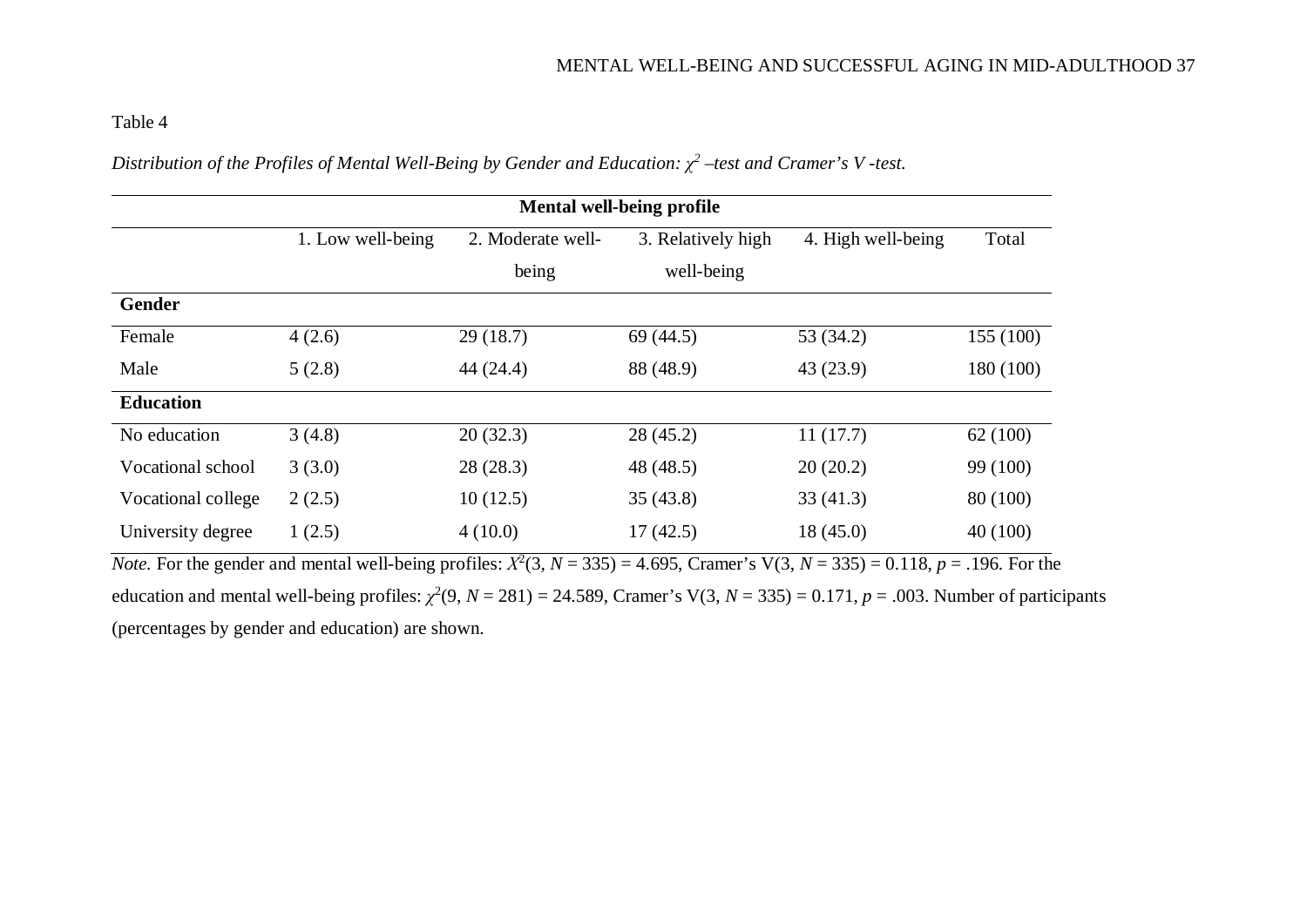#### Table 5

*Comparison of the Profiles of Mental Well-Being at Ages 36, 42, and 50 in the Indicators of Successful Aging at Age 50: ANCOVA with Bonferroni Pairwise Test*

| <b>Mental well-being profile</b>         |       |                   |                  |                   |                  |                    |       |                    |       |                  |                   |
|------------------------------------------|-------|-------------------|------------------|-------------------|------------------|--------------------|-------|--------------------|-------|------------------|-------------------|
|                                          |       | 1. Low well-being |                  | 2. Moderate well- |                  | 3. Relatively high |       | 4. High well-being |       |                  |                   |
|                                          |       |                   | being            |                   | well-being       |                    |       |                    |       |                  |                   |
|                                          | M     | 95% CI            | $\boldsymbol{M}$ | 95% CI            | $\boldsymbol{M}$ | 95% CI             | M     | 95% CI             | df    | $\boldsymbol{F}$ | Bonferroni        |
| <b>Disease and disability</b>            |       |                   |                  |                   |                  |                    |       |                    |       |                  |                   |
| Self-assessed poor health<br>$(n = 254)$ | 3.09  | 2.52, 3.66        | 2.51             | 2.29, 2,73        | 2.27             | 2.11, 2.42         | 1.98  | 1.79, 2.17         | 3,248 | $7.07***$        | 1 > 3, 4<br>2 > 4 |
| Diseases ( $n = 224$ )                   | 3.67  | 2.57, 4.77        | 1.94             | 1.56, 2.32        | 1.61             | 1.34, 1.89         | 1.57  | 1.23, 1.91         | 3,218 | 4.92**           | 1 > 2, 3, 4       |
| Body mass index ( $n = 208$ )            | 30.37 | 26.51,            | 27.33            | 25.94,            | 27.50            | 26.49,             | 27.09 | 25.90,             | 3,202 | 0.87             |                   |
|                                          |       | 34.22             |                  | 28.73             |                  | 28.50              |       | 28.27              |       |                  |                   |
| <b>Maintenance of function</b>           |       |                   |                  |                   |                  |                    |       |                    |       |                  |                   |
| Word list recall $(n = 212)$             | 97.78 | 88.57,<br>106.99  | 94.72            | 91.46,<br>97.98   | 92.75            | 90.37,<br>95.13    | 94.88 | 92.04,<br>97.73    | 3,206 | 0.77             |                   |
| Digit memory span ( $n = 196$ )          | 6.46  | 5.01, 7.92        | 6.40             | 5.91, 6.88        | 6.34             | 5.98, 6.70         | 6.66  | 6.24, 7.08         | 3,190 | 0.45             |                   |
| Exercise $(n = 243)$                     | 4.03  | 2.88, 5.18        | 3.54             | 3.10, 3.99        | 4.42             | 4.11, 4.74         | 4.32  | 3.93, 4.71         | 3,237 | $3.61*$          | 3 > 2             |
| Handgrip strength $(n = 217)$            | 49.05 | 41.75,            | 43.86            | 41.32,            | 45.53            | 43.66,             | 47.36 | 45.13,             | 3,211 | 1.62             |                   |
|                                          |       | 56.35             |                  | 46.41             |                  | 47.39              |       | 49.59              |       |                  |                   |
| <b>Continued engagement</b>              |       |                   |                  |                   |                  |                    |       |                    |       |                  |                   |
| Low loneliness                           | 3.16  | 2.94, 3.38        | 3.38             | 3.31, 3.46        | 3.63             | 3.57, 3.68         | 3.82  | 3.76, 3.89         | 3,219 | 28.40***         | 4 > 1, 2, 3       |
| $(n = 225)$                              |       |                   |                  |                   |                  |                    |       |                    |       |                  | 3 > 1, 2          |
| Stability of career line ( $n = 247$ )   | 1.15  | 0.68, 1.62        | 2.52             | 2.34, 2.71        | 2.68             | 2.55, 2.81         | 2.72  | 2.57, 2.88         | 3,241 | $13.51***$       | 4, 3, 2 > 1       |
| Occupational status ( $n = 250$ )        | 1.49  | 1.10, 1.88        | 1.84             | 1.69, 2.00        | 1.97             | 1.86, 2.07         | 2.18  | 2.05, 2.31         | 3,244 | $5.84**$         | 4 > 1, 2          |
| Income $(n = 238)$                       | 1.79  | 0.41, 3.54        | 6.29             | 5.59, 6.99        | 6.41             | 5.92, 6.89         | 7.26  | 6.67, 7.85         | 3,232 | $11.55***$       | 4, 3, 2 > 1       |

*Note.\* p* < .05; \*\* *p* < .01; \*\*\* *p* < .001. The analyses are adjusted for gender and educational level; adjusted means and standard errors are shown.